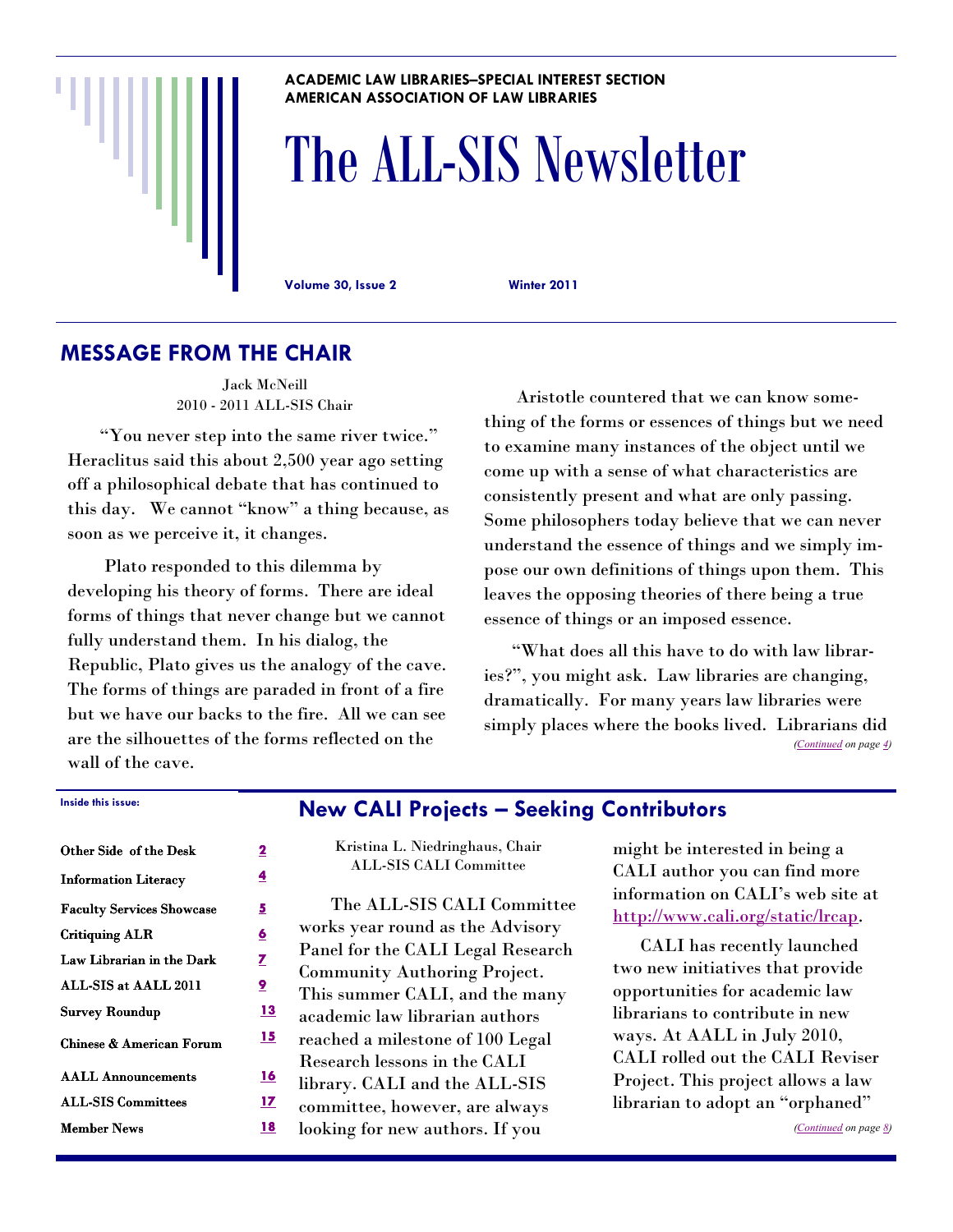# <span id="page-1-0"></span>**From the Other Side of the Desk: My Transition from Law Student to Working Person to Library Student to Working Academic Law Librarian**

#### Michele Thomas, University of Arkansas at Little Rock Bowen School of Law Library

 It was probably mid-October of my first semester of law school when early signs appeared that I was a likely candidate for designation as Potential Law Librarian. As the reality of the law school workload set in and autumn leaves began to fall, the law library became my home away from home. Blessed with curiosity and never one to hesitate to ask questions, I soon became fascinated with the law librarians who seemed to know everything about the law, research, legal writing, and more.

 Some of my early questions included the following: What's the difference between AmJur and C.J.S.? How are Lexis and Westlaw different? Is one better under some circumstances than the other? If so, what are those circumstances? Are there specific things I can, do aside from gaining experience over time, to improve the effectiveness and efficiency of my research skills? Will you teach me how to Shepardize in the books even though I'll always have the opportunity to do it electronically because it just seems like something I should know?

 These sound like the questions of a budding law librarian to me. By spring, I inquired about requirements to become a law librarian. At the time, the idea of another degree program stopped that career plan in its tracks. And I went on about being a law student—all the while still fascinated with research and the law library, which I soon began to call the heart of the law school.

 Time went on, and my interests in librarianship grew. By the middle of my third year, I knew I wanted to work in a law school library for the entirety of my career. I was fortunate enough to remain employed in the same law clerk job

from my second summer of law school until one year following the summer of the bar exam.

 Students ask me now whether I think taking the bar exam or working after law school is important for becoming a law librarian. There are at least two schools of thought on this topic. Of course it's not required, but I would not change the path I took. Personally, the bar exam provided a sense of closure and completion of the law school process that graduation didn't provide - even though graduation day retains its designation as the happiest day of my life thus far. Professionally, I think it certainly does not hurt in the job seeking process and may help with credibility in the eyes of students.

 The real world work experience similarly may help with credibility with students. More importantly, it provided over two years of experience conducting research and applying it in real legal situations. Not a day goes by when I'm on the reference desk in my current position that I don't have the opportunity to utilize something that I learned while working.

 I also learned the importance of the right fit among a group of co-workers. The General Counsel's Office in which I was so fortunate to work ran so smoothly because everyone fit together so well and held the organization in such high esteem. It makes all the difference in the world when the right group of people, with complementary skills and personalities, work together. The collective mindset regarding work ethic and the best interest of the organization allow the entire unit to function optimally. I was fortunate to work in this type environment and hoped to find that as a working librarian. Fortunately, I now work in a similar environment.

 The transition to library school was a bit more difficult than I anticipated. At times, I felt slightly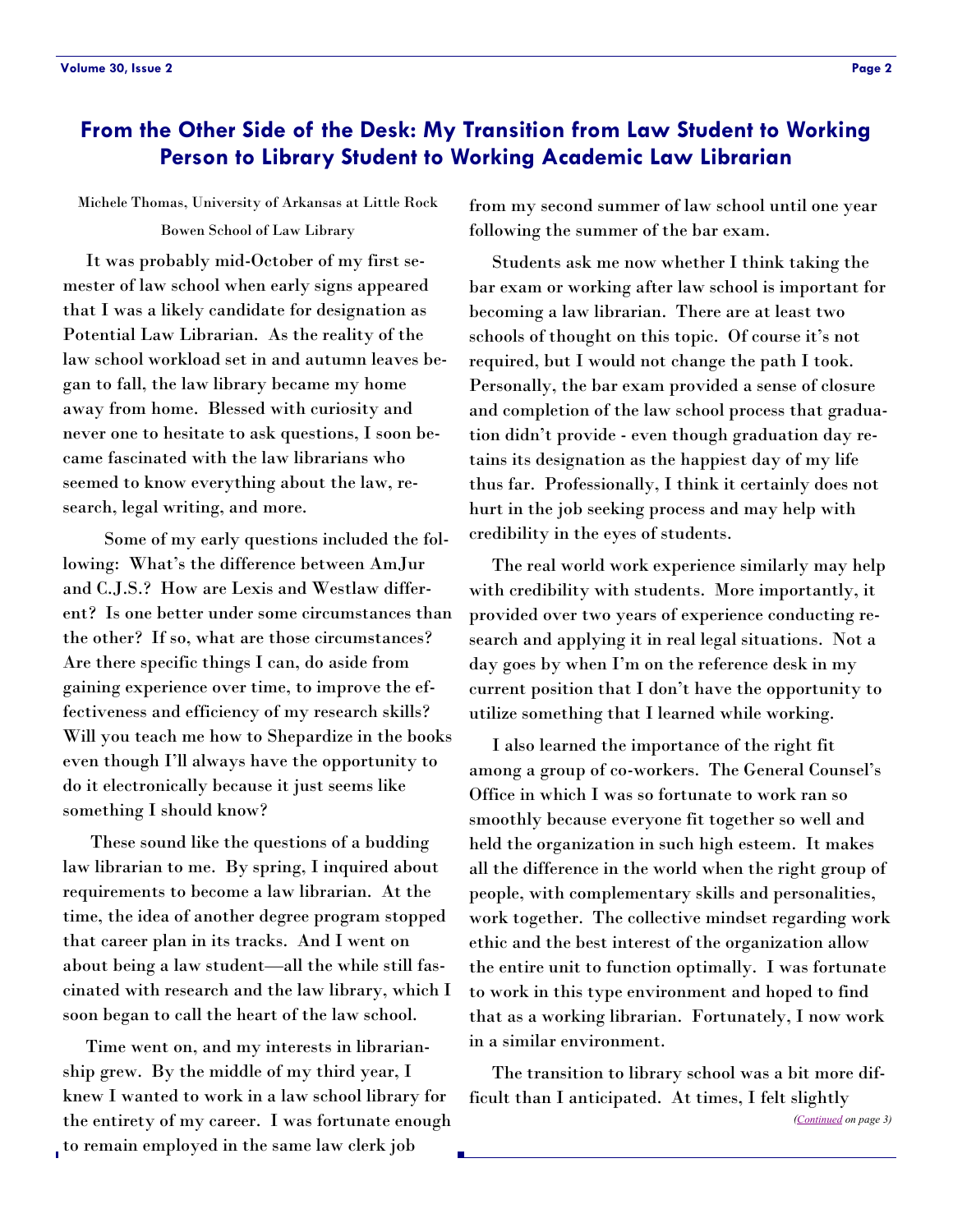# **From the Other Side of the Desk, Cont'd**

<span id="page-2-0"></span>overwhelmed by the number of deadlines. In law school, I had few deadlines, few assignments, and simply had to read and study for hours at a time. The high volume of work and the struggle to balance sometimes seven assignments due in one week across my four library school classes was surprising. Let no one state that library school doesn't keep its students busy.

 The most important and enjoyable learning experience during library school was the opportunity to work on the reference desk in the law school for seven months. It was there that I knew for sure I had made the right career choice. It was heartwarming and incredibly satisfying to assist law students and public patrons alike to locate and use the legal materials I had come to love during law school and clerking. I also learned a great deal from the librarians, who further demonstrated my initial impression that law librarians are a good lot—helpful, enthusiastic, and willing to go the extra mile in order to strive for excellence.

 Theoretically, I knew balancing deadlines and priorities in library school mirrored what would come in the working world of librarianship. Practically, I was in for another set of challenges when I started working in my current position as a Catalog & Reference Librarian.

 Unlike in law school and library school, my work suddenly became on-going. It may ebb and flow a bit as semesters begin and end, but it isn't complete at the end of a few months as the semester ends. My life has operated on an academic calendar since preschool, so it's been a big adjustment. In many ways, I'm still adjusting. I think we all have to assess and readjust our sails periodically to make sure we're moving in the right direction.

 Balancing deadlines, managing priorities, and coping with an on-going workflow are challenges, but the good far outweighs the less than good. I'm beaming as I write of my love for my work. I knew

when in law school I wanted to do this, and words fail to express the great relief I felt when I started working and loved it as much as I had hoped. The student interaction is rewarding, as cliché as it may sound. It feels so good to help them improve their research skills. The public patron interaction often is humbling. Not a reference shift goes by when I don't leave the desk grateful for the opportunities in my life. Finally, collaboration among colleagues both within my library and with librarians outside my library is one of the most exciting, energizing parts of the work.

 I've learned many lessons throughout my journey from law student to law librarian. And I've learned a lot about myself. I've learned that procrastination never helps and that hard work always pays off in one way or another. I've learned that learning to prioritize is half the battle in coping with deadlines and volumes of work. I've also learned that flexibility and willingness to do whatever needs to get done not only helps things run more smoothly but also makes me feel more at peace. Finally, I've learned that just as I suspected during my first year of law school, law librarianship is my life work. I believe in it, I'm excited about it, and I want to work to the best of my abilities on any given day.

 There are few things I know now that I wish I knew while deciding whether this was the right career choice for me. The law students who might be Potential Law Librarians are easy to spot. They're the ones asking questions with a small sparkle of fascination in their eyes. They're the ones who'll listen intently as you regale them with the publishing history of the U.S. Code or the differences between Lexis and Westlaw headnotes (this one captivates me). I would implore librarians to pull these students aside and encourage them to at least consider a career as a law librarian. Although still in the infancy of my career, I know I made the right deci-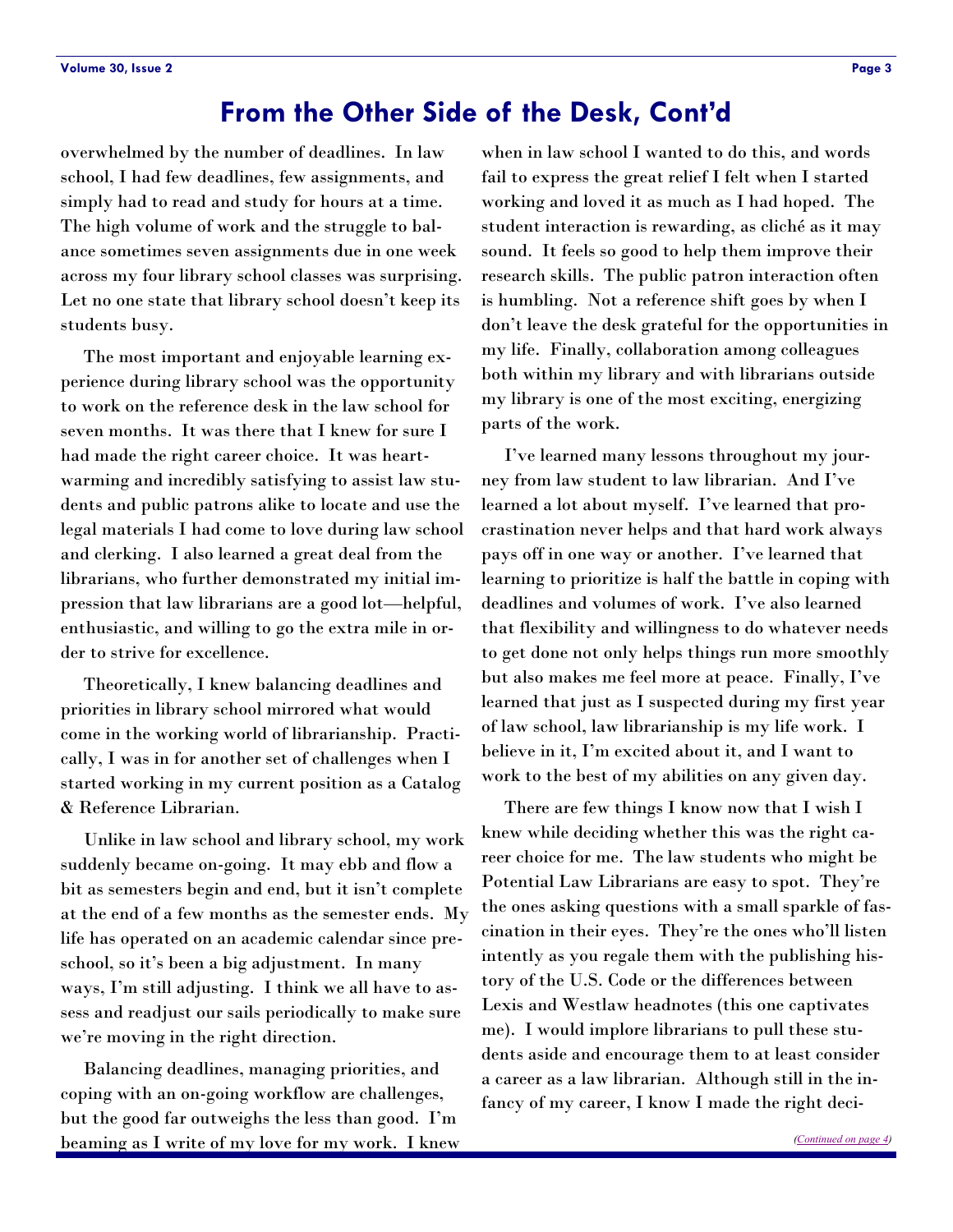# <span id="page-3-0"></span>**Legal Research & Information Literacy: The Intersection of Intellectual and Practical Skills**

Susan Nevelow Mart, University of California Hastings College of Law

 Conducting effective research is a fundamental legal skill, and research instruction provides an essential intellectual component in legal education. In our constantly changing information environment, legal research education must move law students towards becoming "information literate," with an ability to articulate and evaluate the problem presented to them, identify appropriate information resources and use them correctly, evaluate and analyze research results, and apply the results to help solve their problem.

 At the January 2011 meeting of the Assn. of American Law Schools, presenters chosen from a Call for Papers explored all aspects of legal research education and information literacy, including defining information literacy for legal professionals; the development of information literacy standards and outcome measurements; legal research instructional techniques, evaluation, and assessment; and the preparation of law students to become lifelong learners in the legal research field.

The papers presented were:

"How Law Student Information Literacy (LSIL) [Standards Address Deficits Identified by the Mac-](http://lawlib.unc.edu/aals/LSIL.pdf)[Crate Report and the Carnegie Report, and What](http://lawlib.unc.edu/aals/LSIL.pdf)  [They Mean for Legal Research Education & Train](http://lawlib.unc.edu/aals/LSIL.pdf)ing" by Dennis Kim-Prieto, Rutgers School of Law—Newark.

―Embedded Librarians: [Teaching Legal Research](http://lawlib.unc.edu/aals/embedded.pdf)  as a Lawyering Skill" by Vicenç Feliú and Helen Frazer, David A. Clarke School of Law, University of the District of Columbia.

[―Differences in Search Results Using Westlaw and](http://lawlib.unc.edu/aals/differences.pdf)  [Lexis: The Continued Need for Redundancy in Le](http://lawlib.unc.edu/aals/differences.pdf)gal Research" by Susan Nevelow Mart, Univ. of California Hastings College of Law.

# **From the Chair, Cont'd**

*(Continued from page 1)* 

their job by shushing noisy patrons. Today, law libraries are dynamic places where books are only one of the services provided and quiet is only sometimes desirable.

 At the same time, outside perceptions define the law library solely as an information source and everything is on the internet. Since those outside the library do not understand the essence of the law library, to them that essence does not exist? The law library is thus perceived by some as an expensive relic of a bygone era.

 Law librarians must look to the constant features of the law library and not be defined by what is simply passing. We must not let others define our mission or the parameters of our jobs. The constants of collection selection and management, patron services and instruction, and the application of technology to legal knowledge need to be understood by us, marketed, and defended. Every day we need to define the essence of law libraries by our actions. If we fail in this, someone else will define us and they will define us out of existence.

#### **From the Other Side of the Desk, Cont'd**

*(Continued from page 3)* 

sion. It wouldn't have been possible without the guidance and patience from the law librarians in my law school with my endless stream of questions. We owe it to the individuals and we owe it to the profession to recruit people who will carry on the traditional foundations of the profession and lead the way into the future with passionate dedication.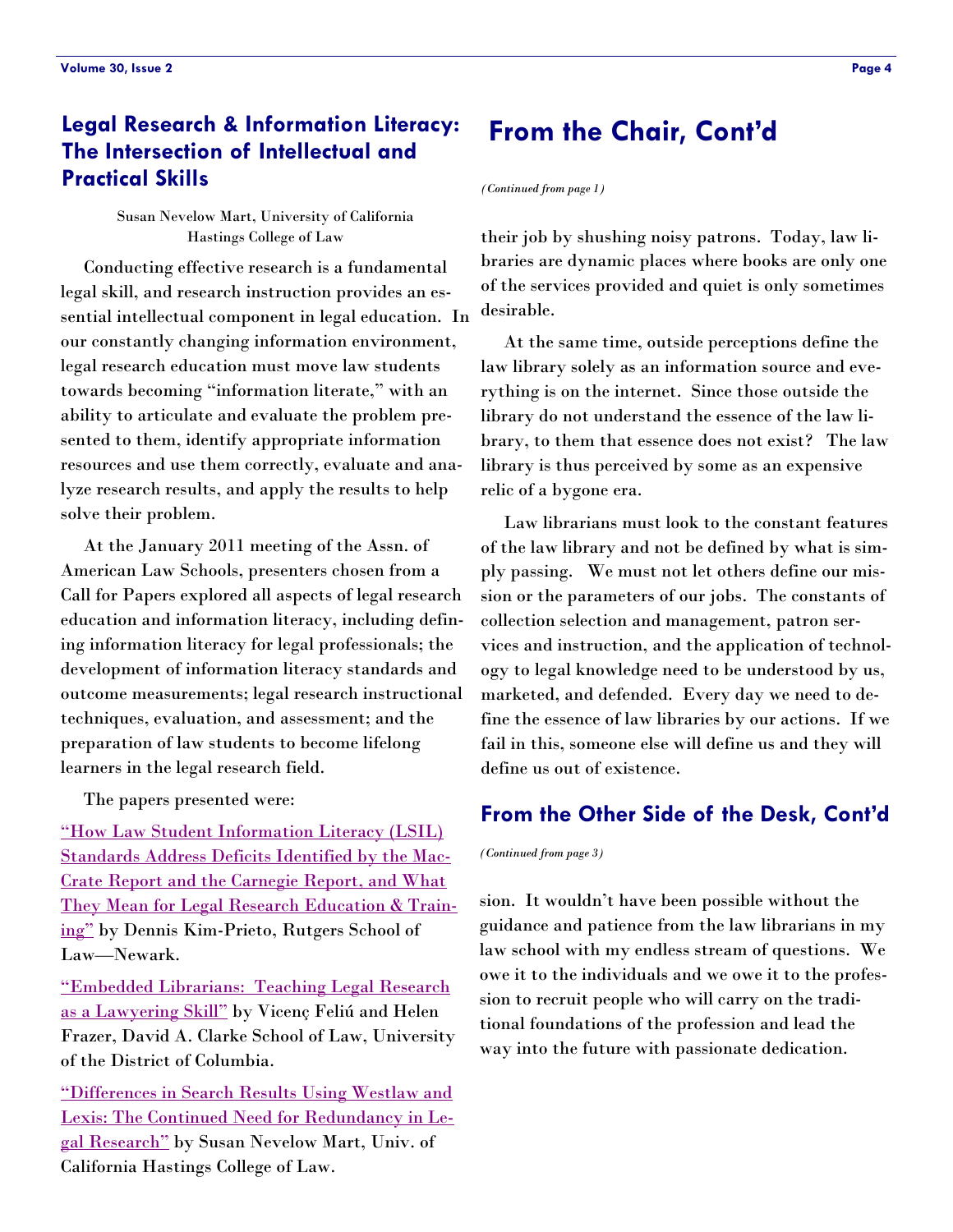### <span id="page-4-0"></span>**Harvard Law School Library Hosts Faculty Services Showcase Showdown**

Lisa Junghahn, Harvard Law School Library

 On the morning of Thursday, January 27, over 30 academic law librarians braved snowy conditions to gather at Harvard Law School (HLS) to discuss innovative ways to deliver faculty services. Based on the theme of the Price is Right television program, the free event was titled: Faculty Services Showcase Showdown (FSSS), and was hosted by the HLS Library Faculty Services Team.

 FSSS was relaxed and collaborative, and librarians took the opportunity to share successes and frustrations. Librarians came from all parts of New England and as far away as North Carolina, Washington, D.C., and New York. A few even participated via Skype from the Chicago-Kent School of Law.

 FSSS started with coffee and pastries. HLS Library Director John Palfrey offered a few introductory remarks, and then joined the first of two roundtable discussions.

Roundtable discussion topics included:

- Intersection of Collection Development &  $\bullet$ Faculty Research Services
- Academic Technology Services and Support for Faculty – Present & Future
- Creating Great Relationships with Faculty

At the 'Creating Great Relationships with Faculty' table, which might have also been called ‗Managing Faculty Expectations', librarians from Georgetown, Western New England, UNC, Columbia, Boston University, and Harvard discussed various models for serving faculty. Everyone seemed to agree that creating the right level of expectation and service could be a challenge. Librarians discussed whether libraries should actively promote service (potentially

diluting overall service) or work reactively to faculty requests. There was also discussion on the inter-generational differences among faculty expectations and work styles.

 After the roundtable discussions, librarians were invited to provide "showcase talks" or lightning talks. Seven librarians (and one empiricist) showcased their work.

 The Chicago-Kent crew spoke first (by Skype) about a project to design a dynamic website to promote and supplement a faculty publication: [http://supplements.kentlaw.edu/](http://supplements.kentlaw.edu/energylawcasebook/) [energylawcasebook/](http://supplements.kentlaw.edu/energylawcasebook/) 

 Next, Yale presented on its efforts to support faculty scholarship from start to finish, including hosting book talks, and developing dynamic websites to help promote book publications: <http://documents.law.yale.edu/representing-justice>

 Examples of other talks include: Western New England College School of Law talking about how it used an annual holiday party as a faculty outreach opportunity, and UNC and Harvard talking about upside and challenges of offering empirical research services to faculty.

 Throughout the day, raffles were held to keep folks energized and entertained. A few lucky attendees even left with a fun prizes, like Starbucks Gift Cards and brand new cars (miniature ones, that is). The day concluded at 12:30 pm, when folks went out for lunch around Harvard Square, and a few even enjoyed a tour of the HLS Library and Special Collections.

 Special thanks to all who traveled to HLS in over six inches of snow to make it a lively and exciting gathering. This librarian picked up a few "best practices" from colleagues far and wide, and met some really great people.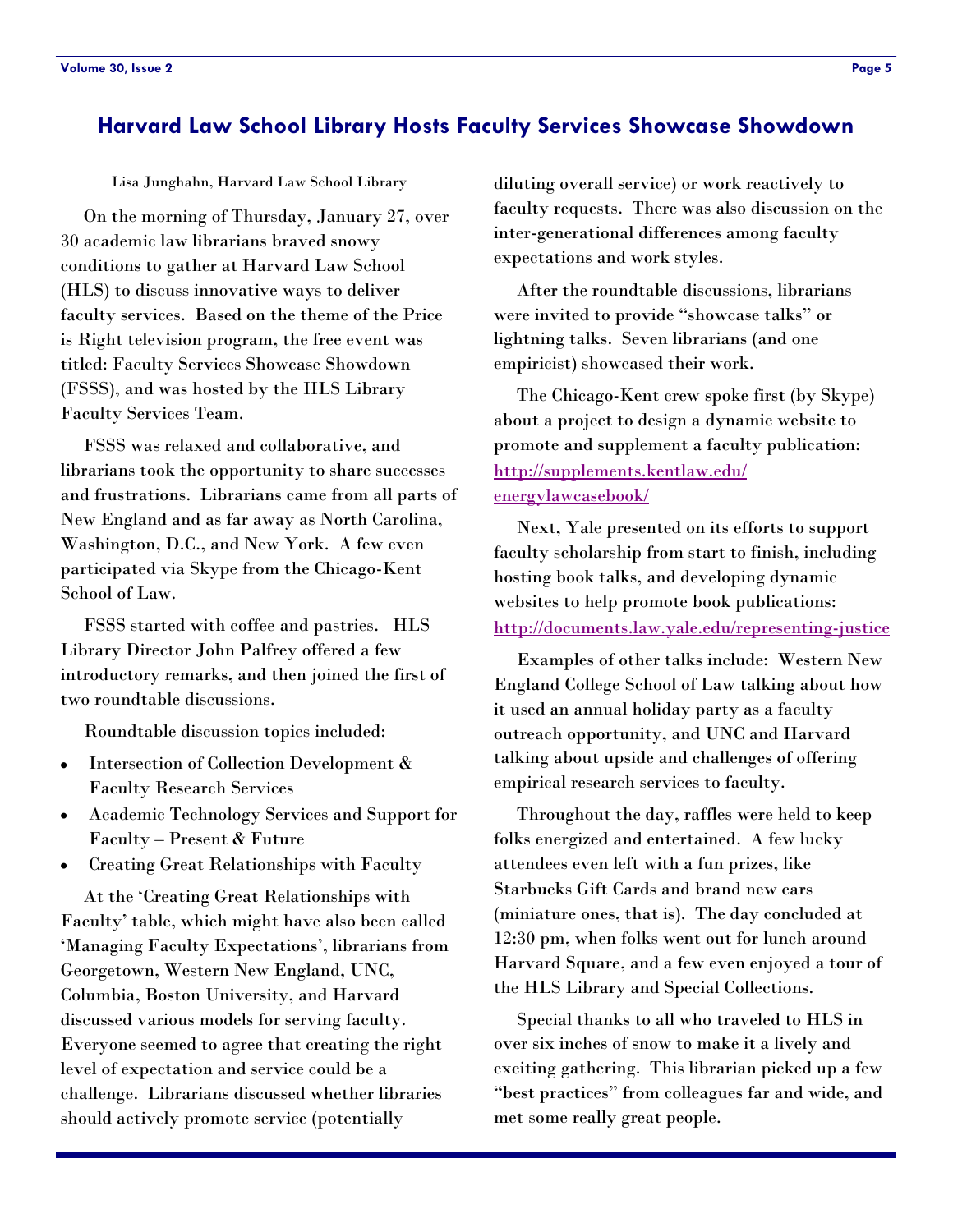# <span id="page-5-0"></span>**Is Critiquing Advanced Legal Research Courses a Worthwhile Endeavor?**

Thomas Sneed, Moritz Law Library, Ohio State University

 Many academic law librarians have the opportunity to teach, and for three years I have been teaching an advanced legal research class covering business and tax topics. I created the class, guided it through the approval process, and have been the final decision-maker on what topics will be covered in the course. It has been a great experience and helped me learn more about one area that I dealt with quite a bit as an attorney and another area that gave me nightmares during law school but has proved to be fascinating from a research perspective.

 Looking back over these last three years, I often think about the rationale for selecting the material I cover each semester. I consulted excellent resources such as *Federal Tax Research<sup>1</sup>* and *Specialized Legal Research2* for basic background information, and became proficient with the relevant commercial databases and online resources. But is there something I should be covering that would be particularly useful for the students? Should I spend time on basic substantive issues, such as the types of business organizations or fundamental tax concepts? How much time should I devote to Westlaw and Lexis while also introducing more subject specific databases such as BNA, CCH IntelliConnect and RIA Checkpoint? I have come to the conclusion that it would be worthwhile to ask my fellow librarians for their opinions on these and other questions related to the content of my business and tax class.

 In the near future, I will be sending out online surveys to law firm and government librarians in my state to get their opinions regarding the content of the class. This seems like the appropriate audience as many of our students practice in this region. I even asked my students this semester to fill out a detailed survey, and will do so again at the end of the class, to see how they feel about the topics we cover. Overall, I am hoping to find out if the material examined is useful, a bit off course, or completely irrelevant to the daily practice of law. With that as background, I think there are at least two positives that can come from this project:

1. Other opinions can't hurt – you may even learn something.

 Why not talk with the people out in the field dealing with these issues on a daily basis? It is always informative to converse with law firm and governmental librarians, as they are often working on different time demands and with cost being an issue. They may tell me that XYZ database is just not that useful for their attorneys, while ABC governmental agency provides a quality web site with current information in a user friendly manner. I could learn that certain searches are exclusively done by paralegals, and it would be helpful if the attorneys were able to do this work themselves.

 I have always been very receptive to the opinions of the students in my class. Many of them have some type of law firm experience and have seen the benefits of quality legal research skills. Last year, a student informed me that 123 database was the preferred search tool with his law firm due to the cost certainty provided by their

<sup>1</sup>Gail Levin Richmond, *Federal Tax Research: Guide to Materials and Techniques* (8th ed. 2010). <sup>2</sup> *Specialized Legal Research* (Penny A. Hazelton ed., 2010).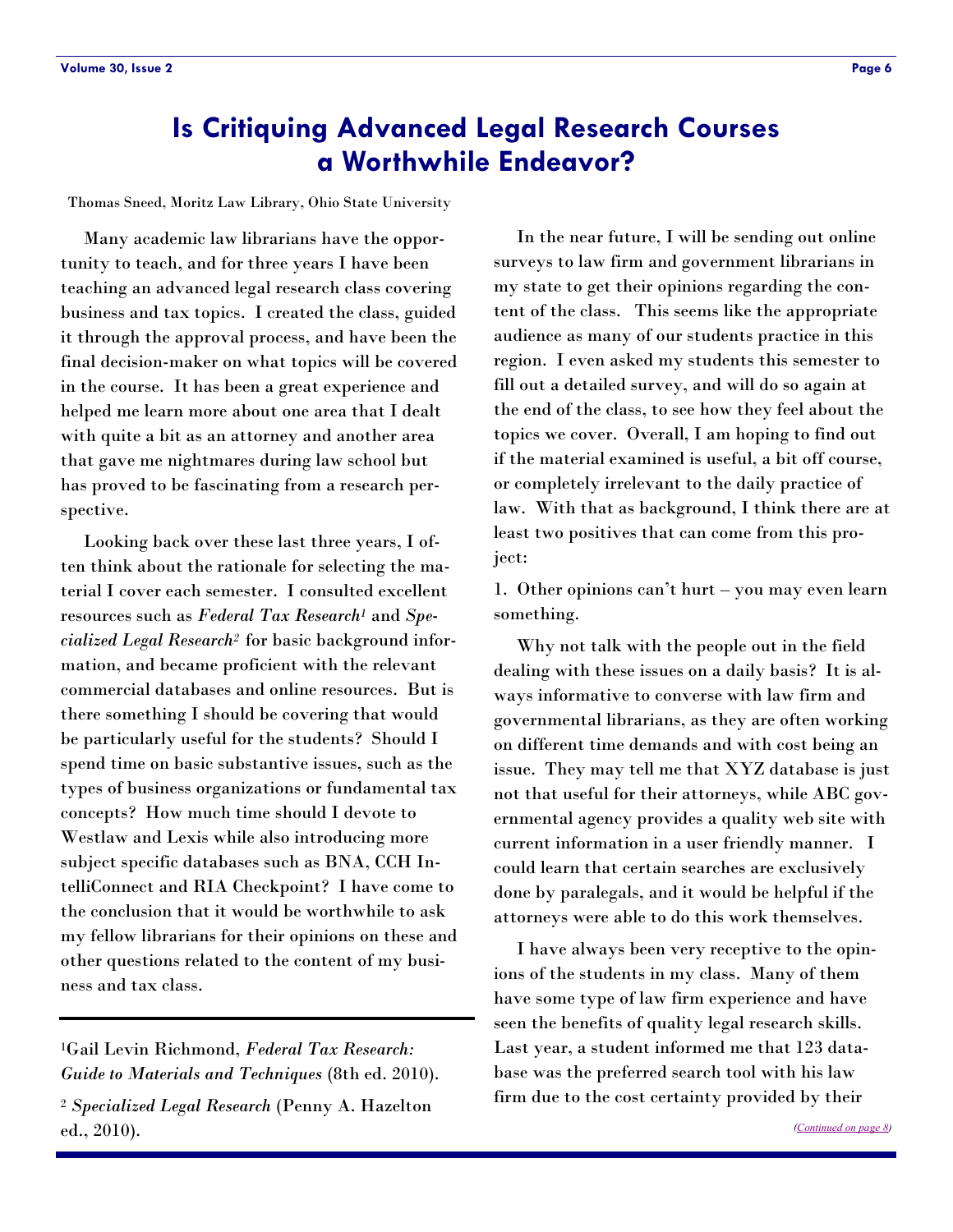# **A Law Librarian in the Dark**

<span id="page-6-0"></span>**Ed.:** This month we have a guest columnist substituting for Yasmin Sokkar Harker.

#### Mary Godfrey-Rickards, Deane Law Library Hofstra Law School

 Within days of having yet another conversation about the notion of a post racial America, I agreed to contribute -a film review to "A Law Librarian" in the Dark". After browsing our featured film collection, I came across what appeared to be an interesting 2003 PBS series about race.

 So, how do we define race? Is it determined by the color of our skin, the shape of our eyes, the texture of our hair, or is it something else?

 The producers of *Race: the Power of Illusion* reflect on this fundamental question what is this thing called ―race?‖ CCH Pounder narrates *Race: the Power* 



*of an Illusion*, a three part PBS documentary series that looks at race in America from scientific, historical and sociological perspectives. The series posits two ideas: First, dividing people along racial lines or grouping people into racial groups based on genetic differences is not supported by science. Second, while there is no scientific foundation to support genetic differences between groups, the consequence of accepting this flawed belief makes racism and its consequences very real.

#### Difference Between Us

In part I, "The Difference Between Us," high school students sequence their DNA, test their skin color, and record their blood type. They then compare the genetic differences and similarities between classmates. They all make the same assumption: they will be genetically similar to those classmates more "like" them and conversely, they will have the greatest differences with those classmates less "like" them. However, they are surprised to discover that their genetic differences were as possible with someone less "like" themselves as with someone more "like" them.

 Although the scientific fallacy of grouping people by genetic characteristics has been widely discussed by scholars, the students' experiment introduces a major theme of the series and provides a transition to explore the origin of biological explanations of the racial divide.

#### The Story We Tell

Part II "The Story We Tell," examines the country's progression from a period in which social hierarchies were based on religion and wealth to a "racialized society" in which social constructs of race informed these hierarchies.

 The episode lucidly describes the Country's leaders calling on, a presumably neutral, science to determine the differences between races. However, because scientists are products of society, their findings reflected their biases and served to justify the inequality of a society based on a system of categories of race. For example, Samuel Morton who studied and measured human skulls, determined from his experiments that white people have "decided and unquestioned... superiority over all the nations of the earth" because of their larger skulls. Morton's "findings" buttressed proslavery conclusions of scientists like Louis Agassiz. These beliefs of inheritable differences morphed into the notorious "one drop of blood rule."

#### The House We Live In

Part III, "The House We Live In" examines the effect of these historical remnants and the consequences of accepting race as a socio-political con-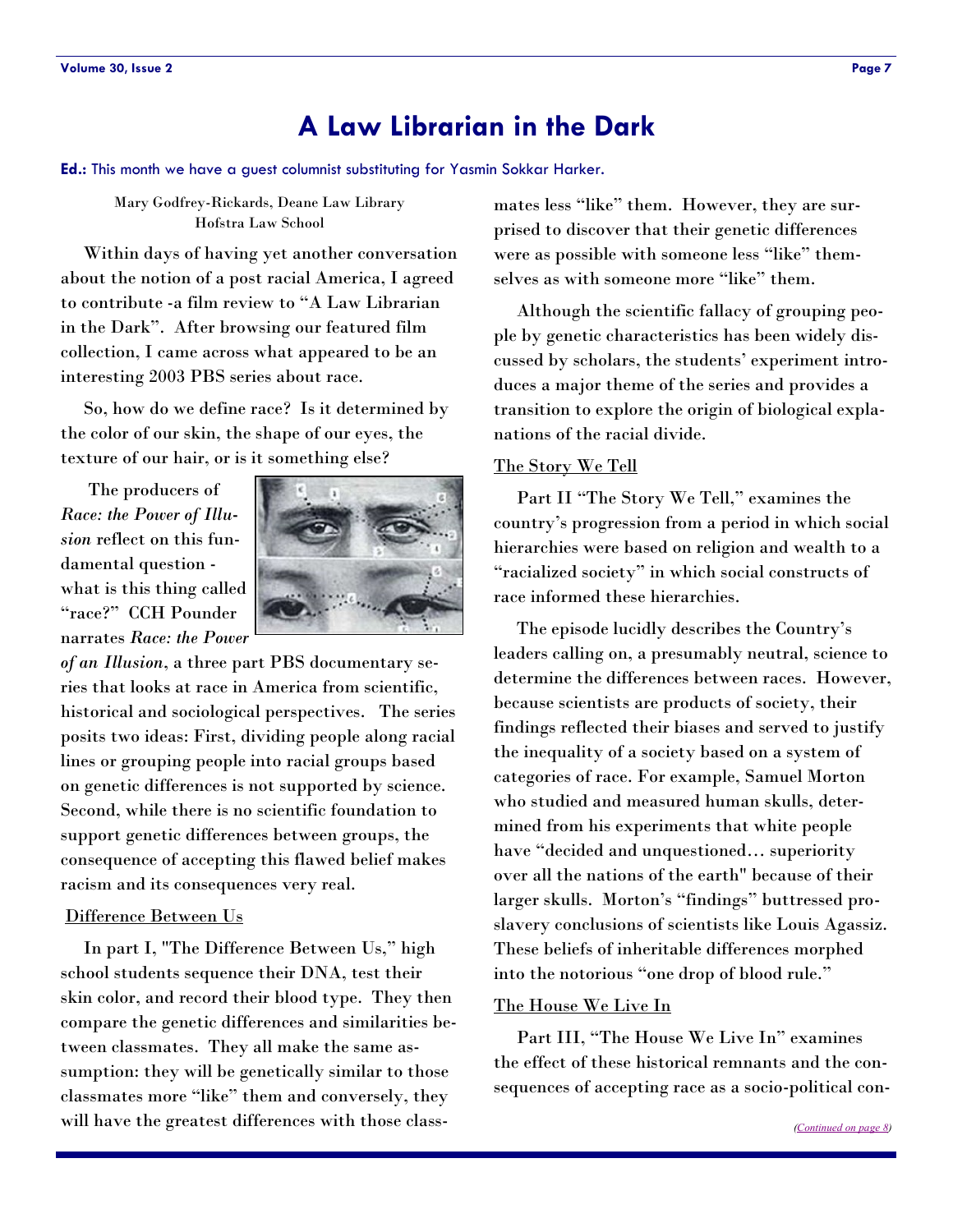### <span id="page-7-0"></span>**A Law Librarian in the Dark, Cont'd New CALI Projects, Cont'd**

struct. The film argues that it is not biology or biological differences that create race, but instead the ―it is the laws and public policies that mark life chances and opportunities made based upon those differences that make race."

 *Race: The Power of an Illusion* delivers necessary messages. However, while the facts and documentation of Race were juxtaposed by discussion and explanations from many scholars, there was little debate. I would still highly recommend this series, however, I would have preferred to have also heard arguments from those that don't believe in the power of the illusion. At its core, this series is about the pervasiveness of racism in America. My hope is that the lack of opposing opinions will not detract from the message of this rich series or turn it into a benign discussion of prejudices.

*Race: The Power of an Illusion (2003)* three episodes, 56 minutes each; DVD version includes all 3 episodes on one DVD.

### **New CALI Projects, Cont'd**

*(Continued from page 1)* 

CALI lesson. Lessons may be orphaned because the original author has retired or no longer has the time to review, edit and update the lesson. This is a nice way to learn the CALI Author software (if you are considering authoring a new lesson) and will get you a shared authoring credit (listed in OCLC!) You may even be eligible for a modest honorarium. For more information about the CALI Reviser Project, including a list of lessons needing adoption, see [http://www.cali.org/Revisers.](http://www.cali.org/Revisers)

 Finally, a brand new initiative from CALI is the LibTour project offered via CALI's Classcaster. The idea is to provide a brief audio "tour" of resources standard to most academic law libraries.

Librarians can write a script and record the audio tour. CALI will then post the audio tour to Classcaster, create a QR code which students can scan with a smart phone, and create a letter-size poster that libraries can display near the resource in their library. The first LibTour was written by Beth DeFelice on American Law Reports and can be heard at [http://libtour.classcaster.net/.](http://libtour.classcaster.net/) If the accompanying poster was displayed near the ALRs, a student could go to the shelves, scan the QR code with their smart phone and listen to the audio tour while standing with the materials. Alternatively, the QR codes could be incorporated in to online tours that a library might develop for Orientation or a Legal Research class. This is an exciting new project which creates excellent opportunities for ALL-SIS members to author short works which will be valuable to libraries across the country. If you would like more information on the project please contact Austin Groothuis, 312-906-5303 or [agroothuis@cali.org](mailto:agroothuis@cali.org)

#### **Critiquing ALR, Cont'd**

subscription. He was excited to learn more about this database in class, and his comments sparked interest from his fellow students. Why can't the same thing happen with the information I can gather from other law librarians? They may tell me that a certain database is great for this type of research, and wish that their associates were more familiar with it coming into the firm. I could then add more assignments working with this resource and maybe even work on training sessions for groups beyond the class. It could be a win-win situation for everyone.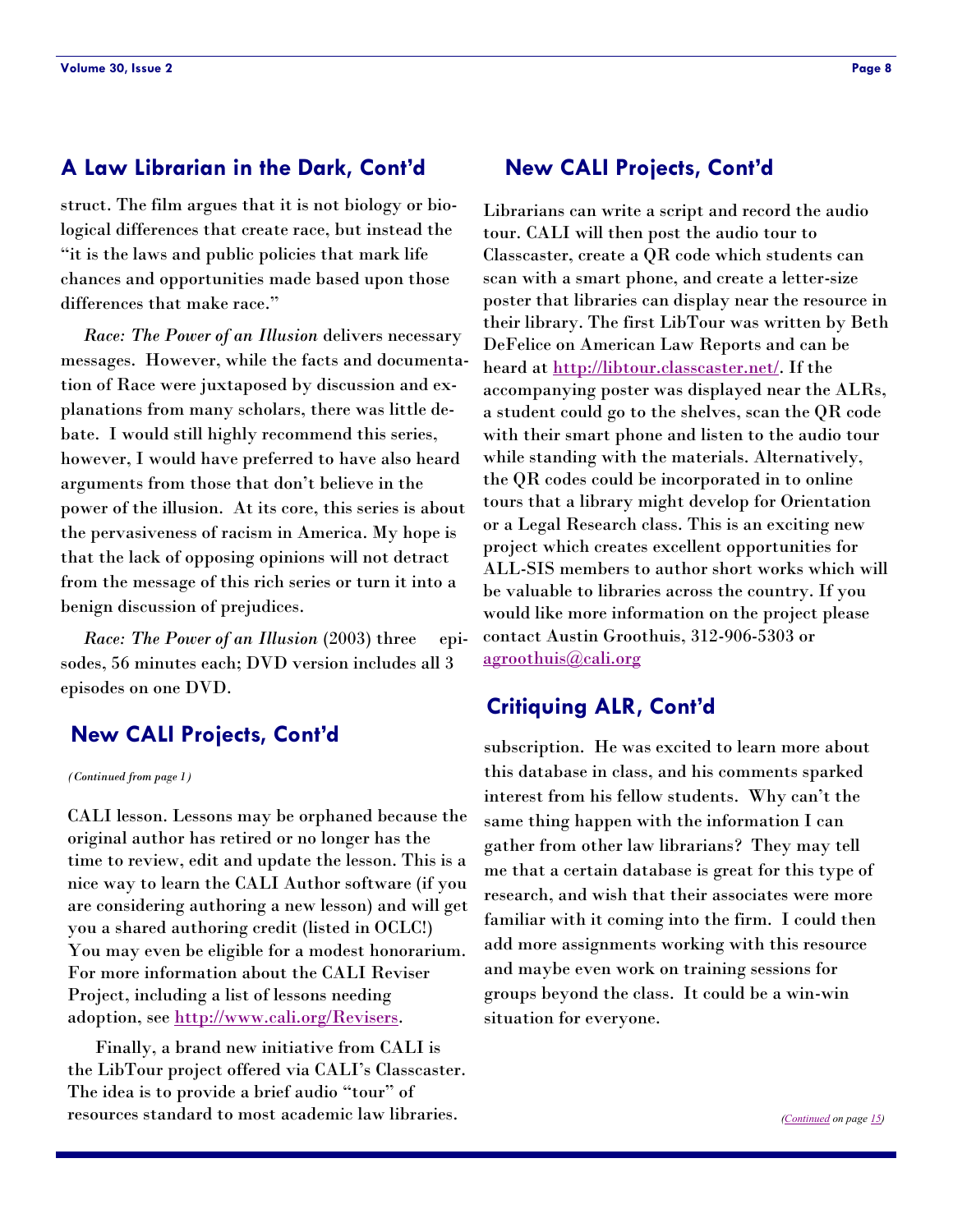# <span id="page-8-0"></span>**ALL-SIS Programs at the 2011 AALL Annual Meeting**

Darla Jackson, Oklahoma City University Law Library

 While the number of submitted proposals for both ALL-SIS and AALL was slightly down, the ALL-SIS Programs Committee nonetheless received an excellent selection of program proposals on a wide variety of topics. I would like to thank all of the individuals who took the time to submit a proposal. The Programs Committee members, Molly Brownfield, Rosemary LaSala, Debora Person, Ron Wheeler, and I, carefully reviewed each of the proposals. The ALL-SIS Program Committee forwarded its recommendations to the AALL Annual Meeting Program Committee for review. A total of six ALL-SIS sponsored programs were accepted. Additionally, on the Program Committee's recommendation, the ALL -SIS Executive Board selected four additional programs for independent sponsorship.

#### **E-6: Teaching Advocacy in International Commercial Arbitration Research is Essential Date & Time: Monday, July 25, 10:00 - 10:30 a.m.**

**Program Track:** Teaching

**Audience:** Academic law librarians and law firms librarians who support international commercial arbitration practice groups

In the past, most international commercial arbitrators and practitioners came from a few international law firms. With the explosion of international commerce, international commercial arbitration (ICA) has become much more prevalent and more generalists have become involved. In a field that is qualitatively different than other areas of law, more research and practice instruction is necessary. Law librarians have unique qualifications to assist in this instruction. The program will explore the reasons favoring and disfavoring ICA as a dispute resolution tool. The program will also discuss how the characteristics of ICA create challenges to effective research and advocacy. The program will discuss sources of law in international commercial arbitration, how to locate these sources, and the use of these sources in ICA advocacy.

#### **F-6: Meeting Employers' Expectations: Are Library Schools Doing Everything They Can? Date & Time: Monday, July 25, 10:45 - 11:45 a.m.**

**Program Track**: General or Core Programs

**Audience**: This program is designed to attract law library educators, students, and directors interested in how we can best meet the needs of today's library employers, while preparing LIS students to be leaders in the law library profession.

What are the skills and knowledge at the core of law librarianship in our digital global market? The panelists will be asked their views on library school curricula and on best strategies to give voice to faculty, students, and employers' in designing the LIS curricula. The panelists will share their opinions about how to improve law library curricula while balancing new market demands and digital directions with the profession's core competencies.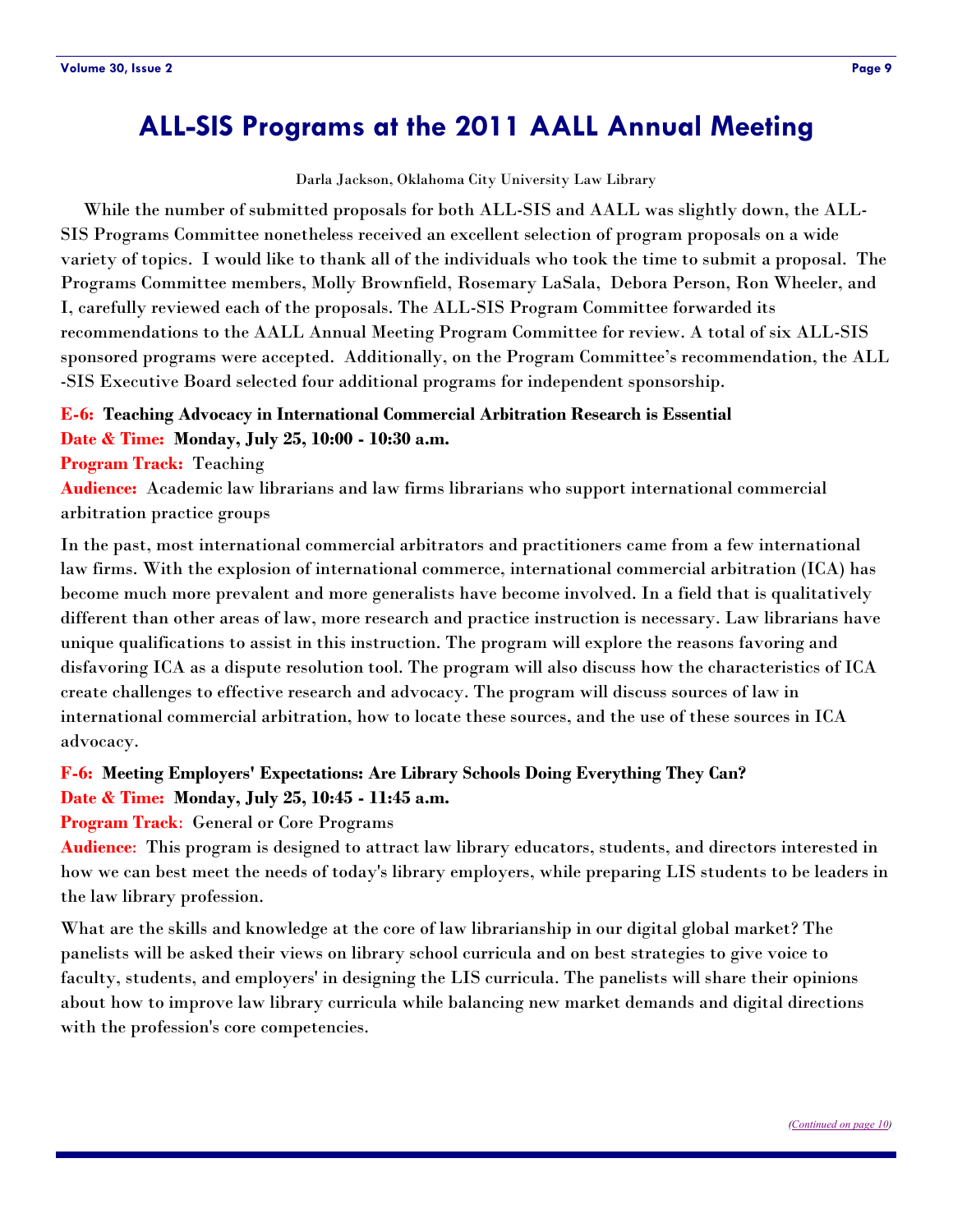# <span id="page-9-0"></span>**ALL-SIS Programs at the 2011 AALL Annual Meeting, Cont'd**

# **H-6: Making the Grade: Assessing Legal Research Skills in the Classroom and Firm**

**Date & Time: Tuesday, July 26, 9:00 - 10:30 a.m.** 

**Track:** Teaching

**Audience:** Academic Law Librarians, Firm Librarians, and Public Law Librarians

This program will feature law librarians actively involved in assessment in law schools and in law firms. David Armond, Senior Law Librarian at the BYU Law Library, will address the use of pre-teaching feedback such as using the results of TWEN quizzes before lectures to shape in-class instruction, and using practicums as effective assessment tools. Though his focus will be on assessment in a first year legal research course, the tools presented apply to all librarians who instruct patrons. Molly Brownfield, Head of Reference Services at Duke Law Library, will address assessment in the context of a specialized upper level research course, including concrete examples of research assignments and corresponding grading sheets. Additionally, she will speak to administrative aspects, such as grading according to a forced curve, and will show how tools in Excel can facilitate this process. Linda-Jean Schneider, Director of Libraries & Research at Drinker Biddle & Reath LLP, will discuss assessment activities she has undertaken in connection with her firm's associate training program, including the assessment of associates' legal research skills and the assessment of the training program itself.

#### **J-1: Developing and Using Patron Satisfaction Surveys**

#### **Date & Time: Tuesday, July 26, 1:00 - 1:30 p.m.**

**Track:** Reference, Research and Client Services

**Audience:** Librarians interested in focusing their library services to best meet the needs of their patrons

The Student Services Committee of ALL-SIS is undertaking a project to collect and compile student satisfaction surveys from member libraries. The result will be a compilation of the contributed surveys and a sample "best" survey culled from the responses. A web page of the surveys and a sample "best" survey will be posted to the ALL-SIS web page upon completion of the project. This program will be a direct result of the work of this Committee. It will include discussions of the benefits of a satisfaction survey, how to determine what information you want to get from the results, the best way to ask the questions to get the answers, the sample "best" survey, and what to do with the results. The presenters for this program will be selected from the surveys we collect from ALL-SIS members. Although based on information from members of ALL-SIS, we see the results as being of value to all library settings.

#### **J-5: Feeling Good about Medical Legal Research**

#### **Date & Time: Tuesday, July 26, 1:00 - 1:30 p.m.**

**Track:** Reference, Research and Client Services

**Audience:** Any Law Librarian who would like a step-by-step plan for conducting medical legal research in medical databases.

Most Law Librarians will have to locate and find appropriate medical or health-related research during the course of their careers. However, many of us are intimidated by medical or scientific information and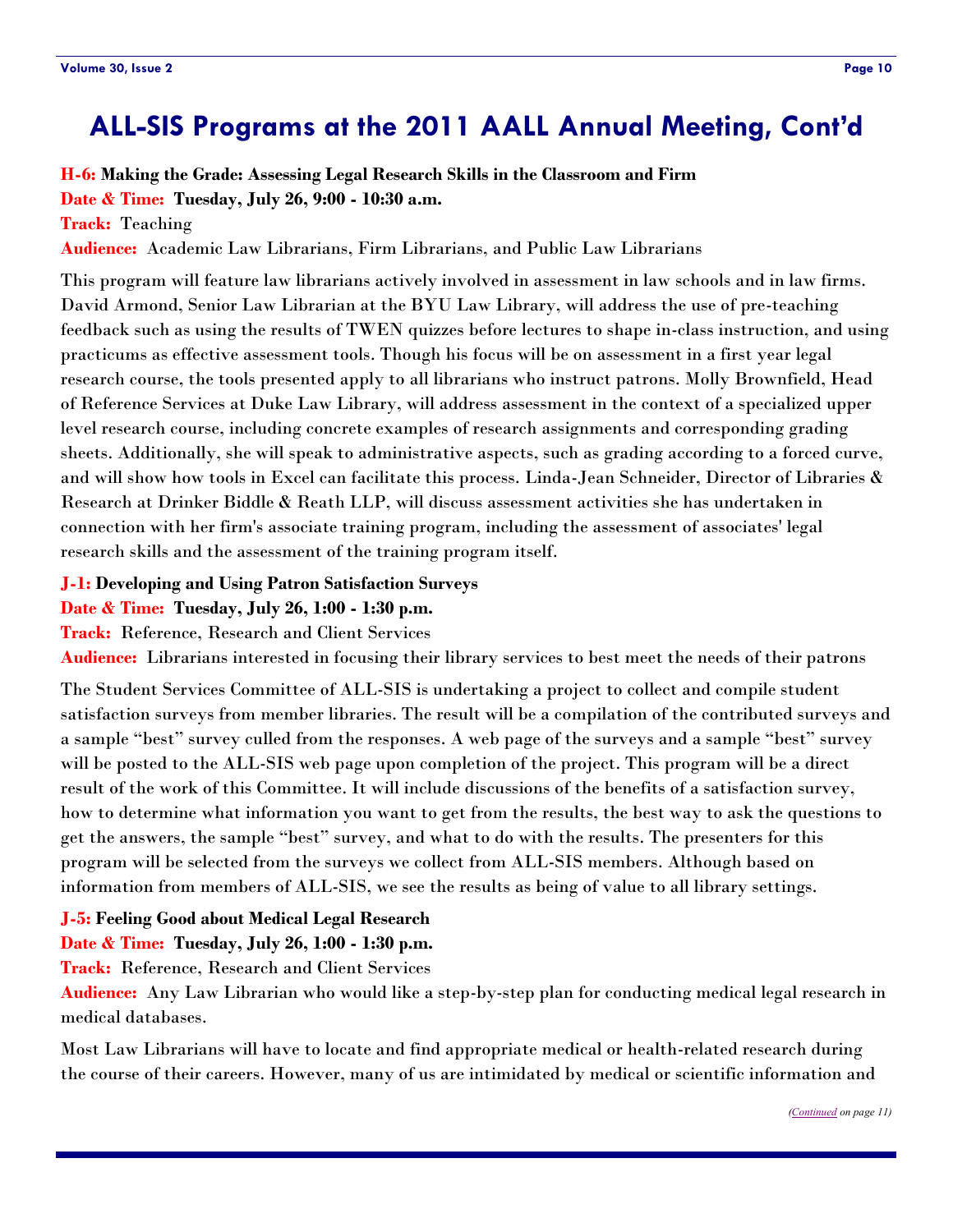# <span id="page-10-0"></span>**ALL-SIS Programs at the 2011 AALL Annual Meeting, Cont'd**

do not know how to get started. This program provides an introduction for law librarians to locating and evaluating medical information. Topics to be covered include defining evidence-based medicine, applying the methods of evidence-based medicine to the process of medical research and evaluating information retrieved. Effective searching of MEDLINE using the controlled vocabulary MeSH (the National Library of Medicine's Medical Subject Headings) will also be covered.

#### **J-6: What's Happening in Green Acres?: The Struggle for Information Access and Instruction in Less Populous Areas**

#### **Date & Time: Tuesday, July 26, 1:00 - 1:30 p.m.**

**Track:** Reference, Research and Client Services

**Audience:** Law Librarian interested in services to less populous and rural areas.

Law schools and legal institutions in rural settings have a unique perspective on access to legal resources and instruction of legal professionals. Some vendors no longer support institution-specific representatives for smaller schools. Primary legal resources in low-population states are limited, and secondary sources may be non-existent. New attorneys going into rural law offices will have neither the resources of large firms nor the benefits of additional training by firm librarians. Given these realities, there is a need to address three central questions. What differences are legal institutions with significant rural populations noticing, and can these differences be documented? What is being done to accommodate for them? Where is it possible to affect change? Many law librarians in rural states are finding ways to benefit from this environment and making resources available to a grateful audience of legal professionals. This program is intended to illuminate the weaknesses of supply and raise awareness among librarians and vendors who service rural areas with a goal toward improvement.

#### **ALL-SIS SPONSORED INDEPENDENT PROGRAMS**

#### **Supporting Librarian Scholarship**

#### **Date & Time: Sunday, July 24, 1:30 - 2:45 p.m.**

**Competency/Track:** Library Management and Administration

This program examines three successful programs for supporting the scholarship of librarians. Creators and administrators of these programs will discuss how the programs were implemented and give advice on how they could be replicated by other libraries or groups. Successful participants in each program will discuss how the programs helped them produce publishable scholarship.

The three programs represented are (1) the Boulder Conference, (2) Georgetown Law Library's Scholarly Writing program, and (3) AALL research grants. The Boulder Summer Conference on Legal Information: Teaching and Scholarship allowed librarians to workshop their papers related to legal research pedagogy. Georgetown's new program of a mini-sabbatical and library support group was established in response to an increasing interest in scholarly writing. AALL research grants provide support to librarians doing a wide-range of research.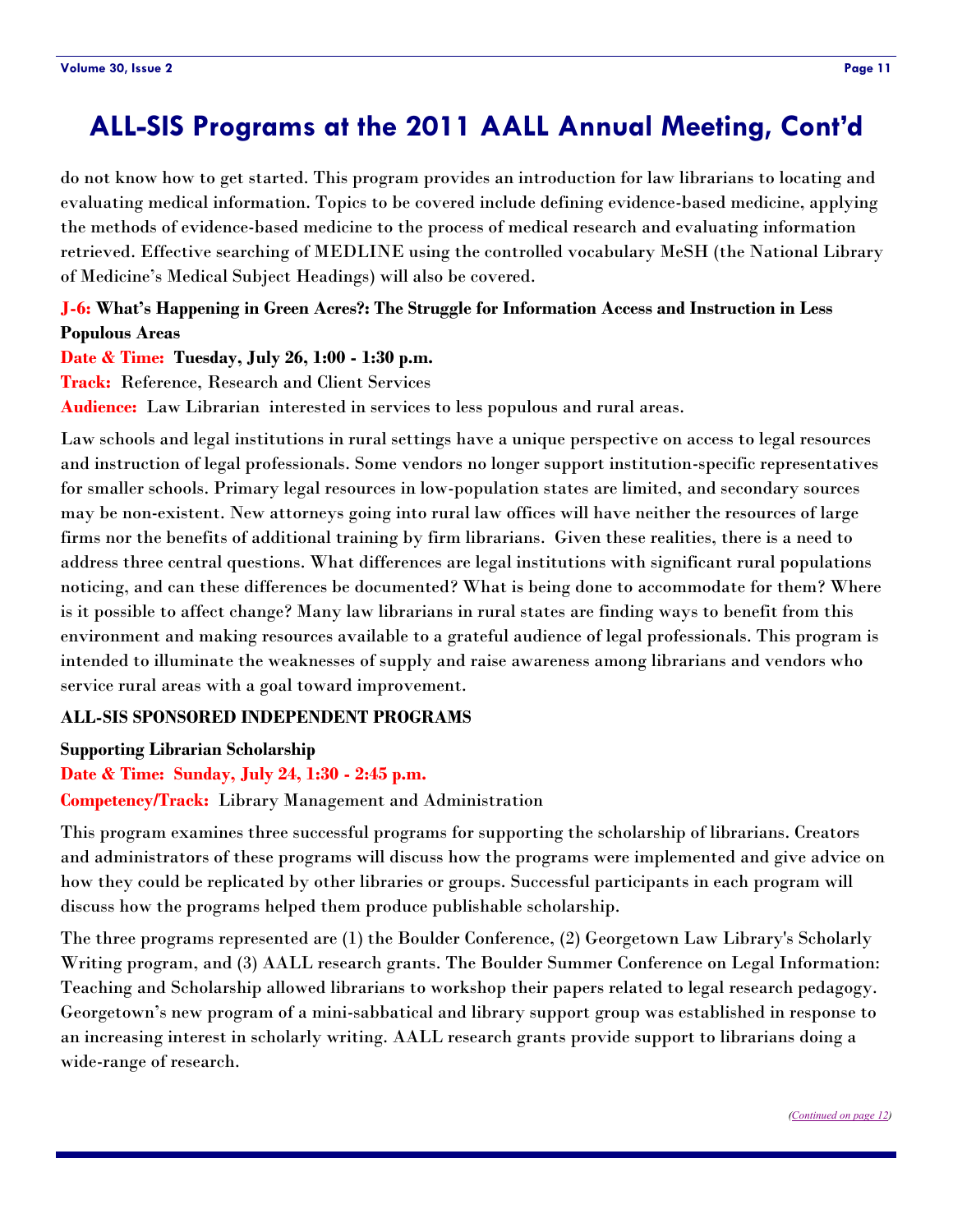# <span id="page-11-0"></span>**ALL-SIS Programs at the 2011 AALL Annual Meeting, Cont'd**

#### **Questioning the Paper Chase: Why Should Law Librarians Obtain a Law Degree?**

**Date & Time: Sunday, July 24, 3:00 - 4:00 p.m.** 

**Competency/Track:** General or Core Programs

For many years the requirement that a law librarian possess a law degree was almost exclusively seen in job postings for academic positions, usually at a supervisory level. However, this requirement is now often associated with even entry level jobs in all types of law libraries. This program posits two fundamental questions; do we need law degrees to do our job, and is a law degree a sound financial and professional investment for a law librarian today? A panel of librarians will provide differing viewpoints in answering these and other questions regarding the place of the JD in the profession.

#### **We're All in This Together: Achieving Success Through Collaboration with Non-Library Staff Date & Time: Monday, July 25, 8:45 - 9:45 a.m.**

**Competency/Track:** Library Management and Administration

In 2003 at Chicago-Kent, part of the law school's faculty support staff began reporting to the Library Director, which created an unusually rich opportunity for collaboration. Now the librarians and faculty support staff work together to expand library and educational technology services. This program will discuss how the librarians trained and collaborated with the faculty administrative assistants and how both groups have worked together on everything from course websites, to posting articles to SSRN and ExpressO, to creating a Library Virtual Tour (seen here: [http://bit.ly/dtclibrarytour\)](http://www.youtube.com/watch?v=RvGbS4M2DsI), a production that would not have been possible without extensive expertise of both librarians and faculty administrative assistants, and a collaborative attitude from all involved.

#### **Empiricist or Empirical Reference Librarian?: Structuring an Empirical Legal Research Program Date & Time: Monday, July 25, 2:15 - 3:30 p.m.**

**Competency/Track:** Library Management and Administration

Fordham Law Library hired a Reference Librarian/Empirical Research Specialist and other academic law libraries are including knowledge of empirical research methods into their reference librarian job descriptions. At the Harvard Law School Library, there are two empirical research positions: Empirical Research Fellow and Empirical Research Consultant. Duke University School of Law has an Empirical Research Associate position, as well as a reference librarian who coordinates the library's Empirical Legal Research Program. These are a few examples of how law libraries are responding to faculty's increasing demand for empirical legal research support. While other sessions have focused on resources for doing empirical work, this program focuses on how academic law libraries are meeting the needs of faculty members by creating empirical positions within or in conjunction with the library. It will address the factors that led these institutions to create the empirical legal research programs and the structures of these programs. Panelists will discuss how the programs were implemented and will evaluate the programs' strengths and weaknesses.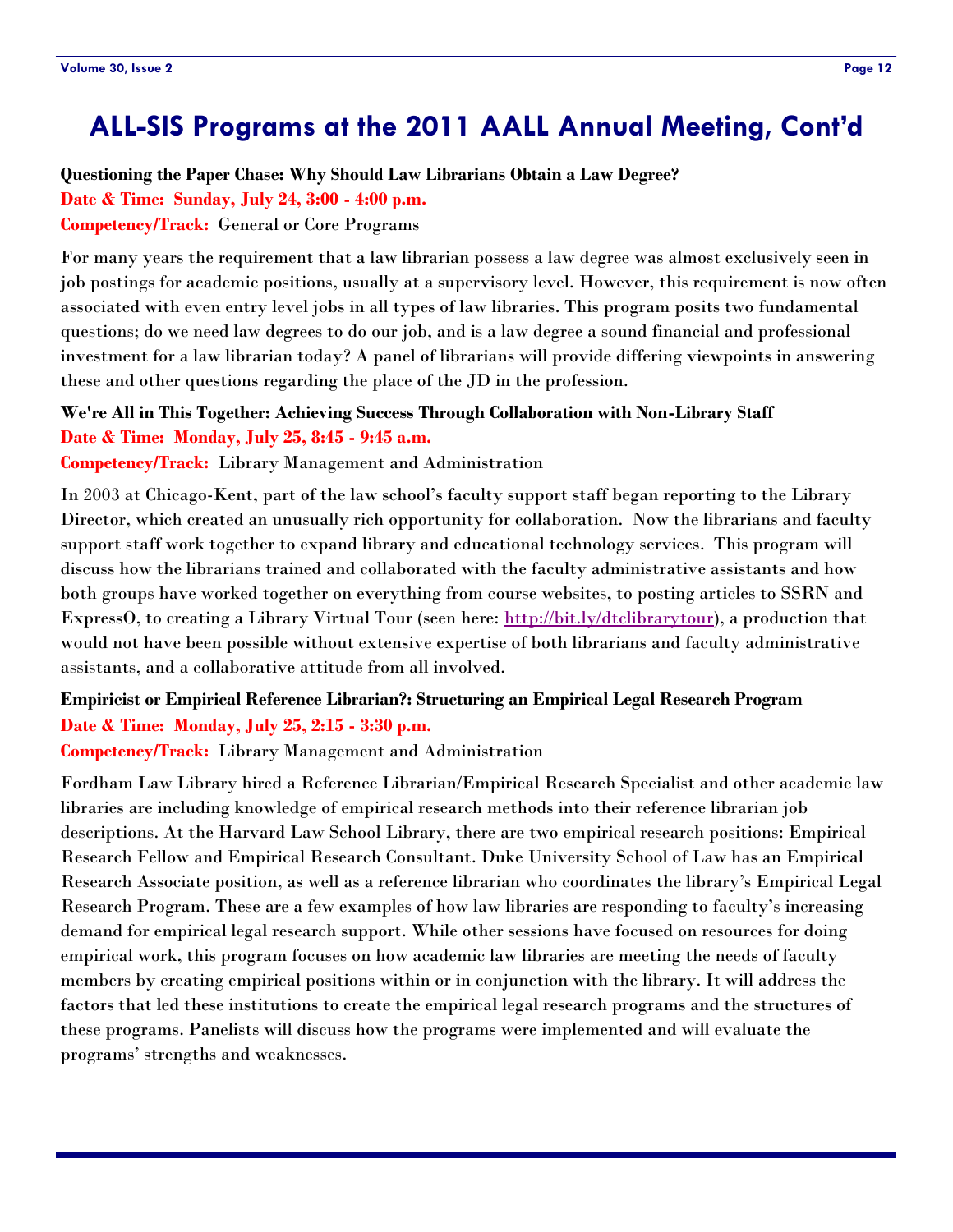# **Survey Roundup**

I-Wei Wang, UC Berkeley School of Law Library

<span id="page-12-0"></span> This article compiles the results reported from informal surveys circulated via the ALL-SIS listserv from mid-May to the end of December 2010. Questions posed via the forum which received minimal response or which sought qualitative or narrative responses that could not be readily quantified have been omitted.

 In this reporting period, by far the most discussion was engendered by a question regarding teaching Westlaw Next (WLN) versus classic or traditional Westlaw (WL). An inquiry on student wages also garnered numerous responses.

*Legal Research Teaching & Materials* 

Question: **Are any schools teaching WLN exclusively** 

Summary: 82 respondents –

|                                          | Also mentioned issues regarding<br>$#$ responses |                        |                         |                                   |
|------------------------------------------|--------------------------------------------------|------------------------|-------------------------|-----------------------------------|
|                                          |                                                  | law firm adop-<br>tion |                         | lack of printing  missing content |
| <b>Primarily / exclu</b><br>- sively WLN | 7                                                | $\boldsymbol{2}$       | 3                       | $\boldsymbol{2}$                  |
| Both*                                    | 42                                               | 11                     | $\overline{\mathbf{4}}$ | 3                                 |
| <b>Primarily / exclu</b><br>-sively WL** | 29                                               | 7                      | $\overline{2}$          | $\bf{0}$                          |
| No description of<br>teaching            | 4                                                | 1                      | $\boldsymbol{0}$        | $\bf{0}$                          |
| <b>TOTALS</b>                            | 82                                               | 21                     | 9                       | 5                                 |

 **\* currently teaching both or with firm plan to teach both** 

 **\*\* currently teaching only "classic" WL with no plans to teach WLN** 

Source: Sara A. Sampson, Head of Reference at Georgetown Law Library.

Posted Nov. 10, 2010. Subject: The summary of "Is your school teaching only WestlawNext?"

*Faculty/Student Services & Programs*

Question: **Wage scales for student library workers** Summary: 27 respondents – Mean across all categories  $= $10.21$ 

Median across all categories  $= $10.00$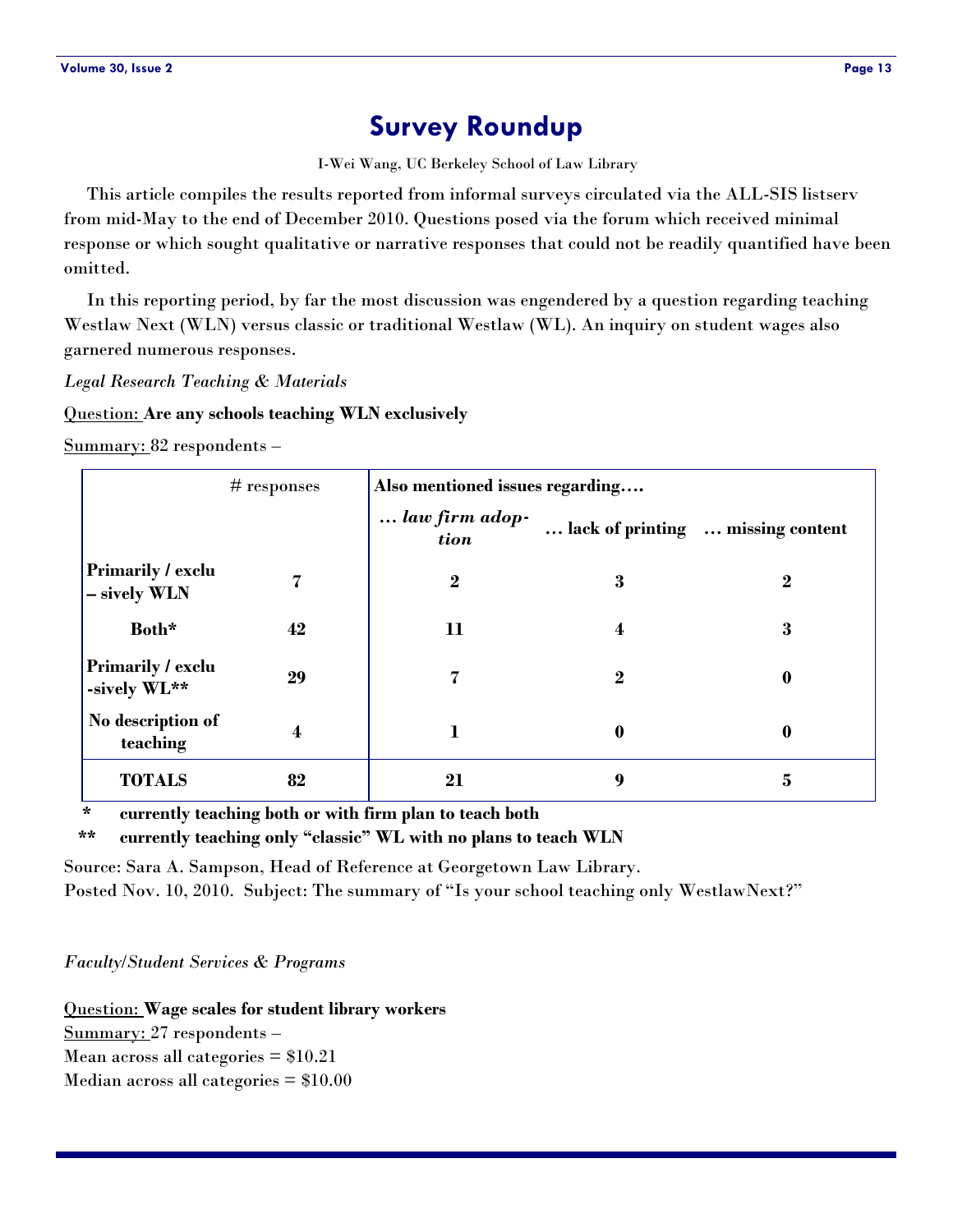# **Survey Roundup, Cont'd**

|            | Number of responses* |                |                |                |
|------------|----------------------|----------------|----------------|----------------|
|            | Circulation,         | Supervisory,   | RAs, law stu-  |                |
| Pay rate** | Clerical, etc.       | Filers, etc.   | dents, etc.    | total          |
| \$7.25     | 3                    |                |                | 3              |
| \$7.50     | $\overline{2}$       |                |                | $\overline{2}$ |
| \$8.00     |                      |                | $\mathbf{1}$   | $\mathbf{1}$   |
| \$8.10     | $\mathbf{1}$         |                |                | $\bf{l}$       |
| \$8.15     | $\bf{l}$             |                |                | 1              |
| \$8.25     |                      | $\mathbf{1}$   |                | $\mathbf 1$    |
| \$8.50     | 3                    |                |                | 3              |
| \$8.95     | $\mathbf{1}$         |                |                | $\mathbf 1$    |
| \$9.00     | $\overline{2}$       |                | $\mathbf{1}$   | 3              |
| \$9.50     | $\mathbf{1}$         | $\mathbf{1}$   |                | $\overline{2}$ |
| \$10.00    | 6                    | $\overline{4}$ | 3              | 13             |
| \$10.30    | $\mathbf 1$          |                |                | $\mathbf{1}$   |
| \$10.50    |                      |                | $\mathbf{1}$   | $\mathbf 1$    |
| \$11.00    |                      | $\mathbf{1}$   |                | $\mathbf{1}$   |
| \$11.30    |                      |                | $\mathbf{1}$   | $\mathbf{1}$   |
| \$12.00    |                      | $\mathbf{1}$   | $\overline{4}$ | 5              |
| \$12.32    | $\mathbf{1}$         |                |                | $\mathbf{1}$   |
| \$12.63    | $\bf{l}$             |                |                | $\mathbf{1}$   |
| \$12.00    | 3                    |                |                | 3              |
| \$12.20    | $\mathbf{1}$         |                |                | $\mathbf 1$    |
| \$13.00    |                      | $\mathbf{1}$   |                | $\mathbf{1}$   |
| \$21.13    |                      |                | $\mathbf{1}$   | $\bf{l}$       |
|            |                      |                | total          | $\rm 48$       |

 \* Several responses stated different wages or wage ranges for different categories of workers, while others only specified a wage or wage range for one or two categories; thus the total number of responses (48) is higher than the number of respondents (27).

\*\* Where wages for a category of workers was stated as a range, the arithmetic mean was used.

Source: Liz McCurry, Electronic Resources/Reference Librarian at Charlotte School of Law Library. Posted: Aug. 6, 2010. Subject: Results from Student Worker survey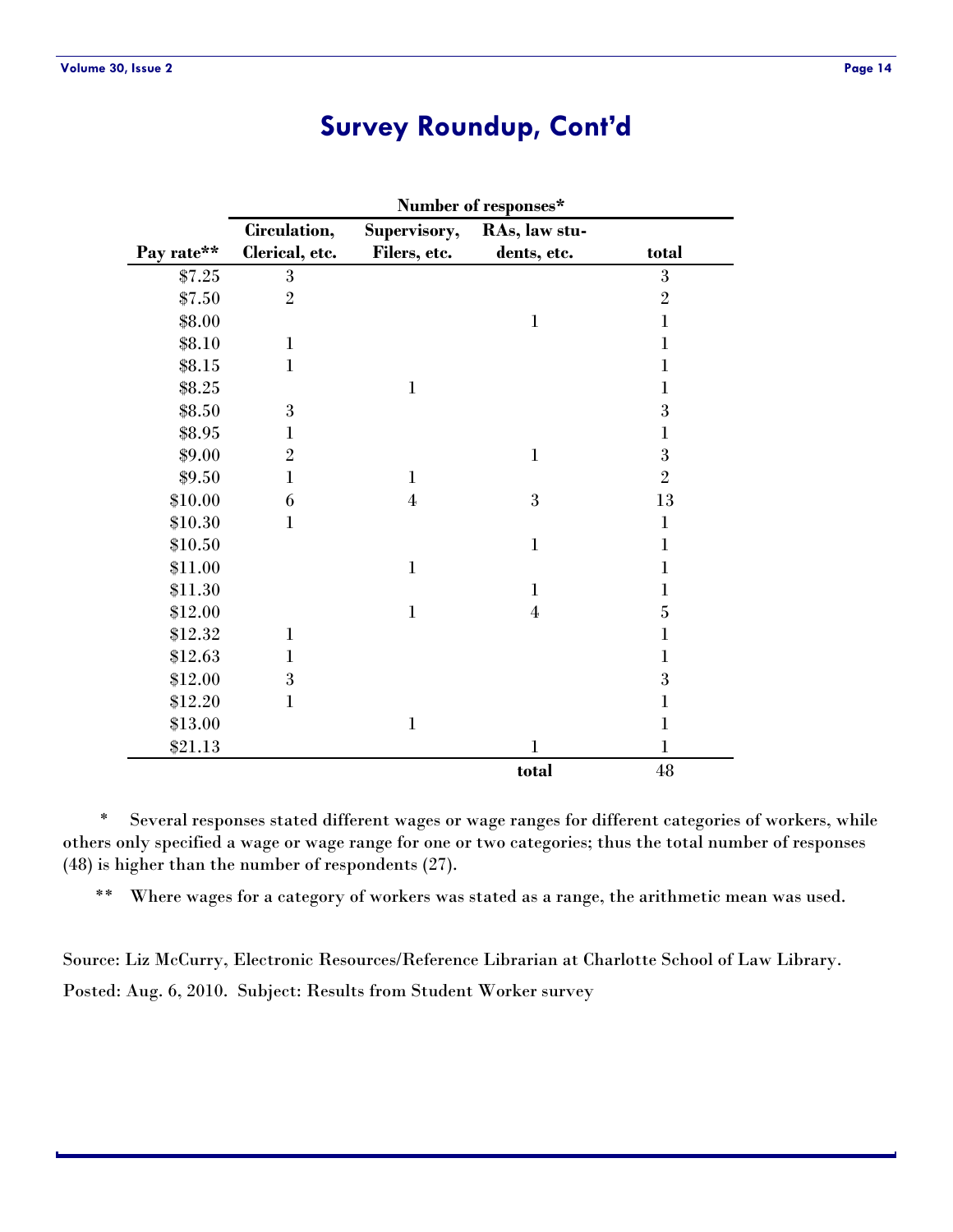# <span id="page-14-0"></span>**The Chinese and American Forum on Legal Information and Law Libraries (CAFLL) to Hold Its 2nd Conference**

Robert Hu, Sarita Kenedy East Law Library St. Mary's University School of Law

The Chinese and American Forum on Legal Information and Law Libraries (CAFLL) will be held from Friday, July 22, 2011 to Saturday, July 23, 2011 in Pennsylvania Convention Center, Philadelphia. This conference is sponsored by the Chinese and American Forum on Legal Information and Law Libraries (CAFLL), a nonprofit organization, with logistical support by the AALL. It will be held in conjunction with the AALL convention. The Conference promotes the accessibility of legal information and fosters the education of legal information professionals in the United States and China. The 2011 Conference will feature three themes: American law libraries; the evolving trends in law librarianship (e.g., impact of technology); and future collaboration between AALL members and Chinese colleagues. The Friday (July 22) portion of the conference will feature a workshop on American law libraries, with the Chinese librarians as the target audience. And the Saturday (July 23) portion will feature substantive sessions, panel discussions, and keynote speakers by both American and Chinese participants. The program will be finalized around February 2011 and formally announced shortly after.

 It is expected that over fifty Chinese law school administrators, library directors, librarians, and professors will attend this Conference. All American law librarians are invited to attend. For more information, contact Bob Hu at Email: rhu@stmarytx.edu, or by phone at 210-431 -2056.

# **Critiquing ALR, Cont'd**

2. This is a great opportunity to network with other law librarians

 It seems like the only time I see librarians from outside my library is when I have the opportunity to attend a conference. When I have needed to reach out to others, everyone has been kind, interesting and more than willing to help. I see this project as an opportunity to not only enhance the product of my class, but also to become familiar with the other law librarians in my geographic area. There may be a day when they have a certain resource that I need access to, or vice versa, and any minor connection made through a simple 10 minute online survey may make the difference in completing a research project.

 The semester is moving along and the faculty and students are getting back into their academic routines. While other projects always come up, I am pushing ahead and working on survey questions, examining the best online survey tools, and finalizing lists of who I want to contact in my quest to critique the subject matter of my advanced legal research class. The entire endeavor may take days, weeks or even months to complete, but I have no doubt that the benefits from learning more about what our students should be learning will prove well worth the time and effort.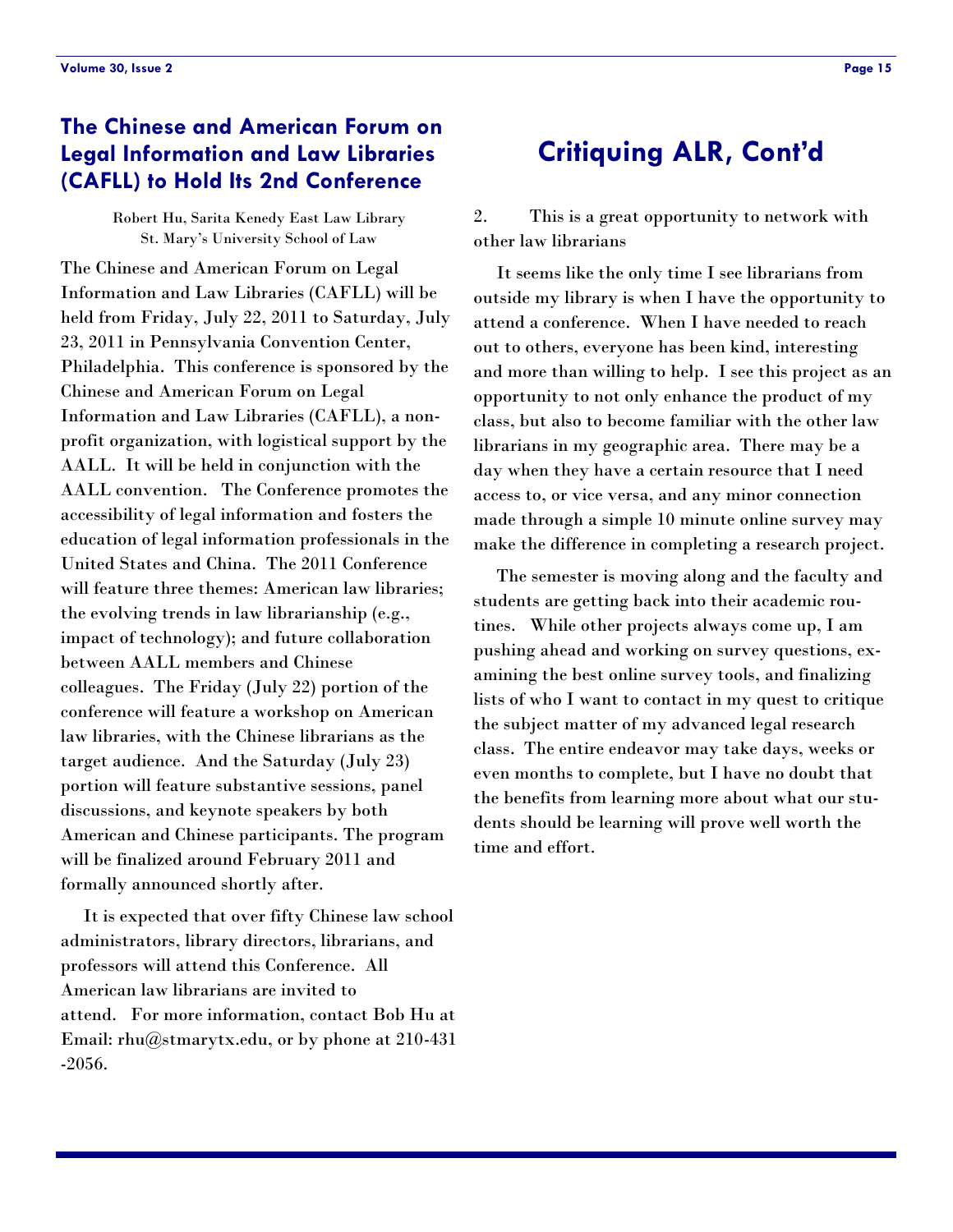# **AALL Announcements**

<span id="page-15-0"></span>Julia O'Donnell, AALL Director of Membership Marketing and Communications



#### **AALL2go Pick of the Month**

 AALL's Continuing Professional Education Committee presents the AALL2go pick of the month: [In PKI We Trust: Authenticating Our Fu](http://www.softconference.com/aall/sessionDetail.asp?SID=208462)[ture.](http://www.softconference.com/aall/sessionDetail.asp?SID=208462) 

 For online legal material information to be deemed trustworthy, the researcher must feel confident that it is authentic and accurate. But how do you know? This 60-minute MP3 recording features two experts—one on the portable document format (PDF) technology and a second from the federal government. The first speaker is Dr. James King, senior principal scientist and PDF Platform Architect at Adobe Systems Inc., who discusses the mechanics of public key infrastructure (PKI). Specifically, King explains how a PDF document can be encrypted to ensure authenticity and accuracy and further to allow for limited viewing only by intended audiences. The second speaker, Michael Wash, is chief information officer of the U.S. Government Printing Office. Wash discusses the Federal Depository System (FDSys) platform, which was completed in 2010 and will replace GPO Access in mid-2011.

 Find this and more than 80 other free continuing education programs and webinars for AALL members on AALL2go!

#### **AALL Members Receive Discounted Registration for 2011 LMA Annual Conference**

 The [Legal Marketing Association \(LMA\) A](http://www.legalmarketing.org/)nnual Conference is the largest educational and networking event for legal marketing and business

development professionals. More than 800 attendees gather at this event annually to meet with and learn from the industry's leaders. This is a great opportunity for you to network with and hear from legal marketers of all specialties and experience levels, from firms large and small.

 AALL is delighted to be an LMA Annual Conference event partner. The 2011 conference will take place April 4-6 in Orlando, Florida, at Disney's Yacht & Beach Club Resorts. All sessions are designed to provide you with the strategic and practical information you need to ensure that you—and your firm—retain and enhance your competitive advantage.

 Mention that you are an AALL member when registering to receive the LMA full member rate. Book online today at [www.LMAConference.com](http://www.LMAConference.com) or call 877 -562-7172 to secure your place at the legal marketing event of the year.

#### **Manage with Confidence**

 From transforming libraries and nurturing staff for new roles and responsibilities to developing a strategic plan for the library to building partnerships, new law library managers have a lot on their plates. The 2011 AALL Management Institute, to be held April 7-9, in Chicago, will provide new and aspiring managers with the opportunity to collaborate with your colleagues from all types of law libraries and develop the skills you need to manage with confidence today.

Learn how to:

- Build and nurture a professional network
- Develop effective communication  $\bullet$
- Negotiate and handle difficult situations  $\bullet$
- Develop a strategic plan
- Take on project management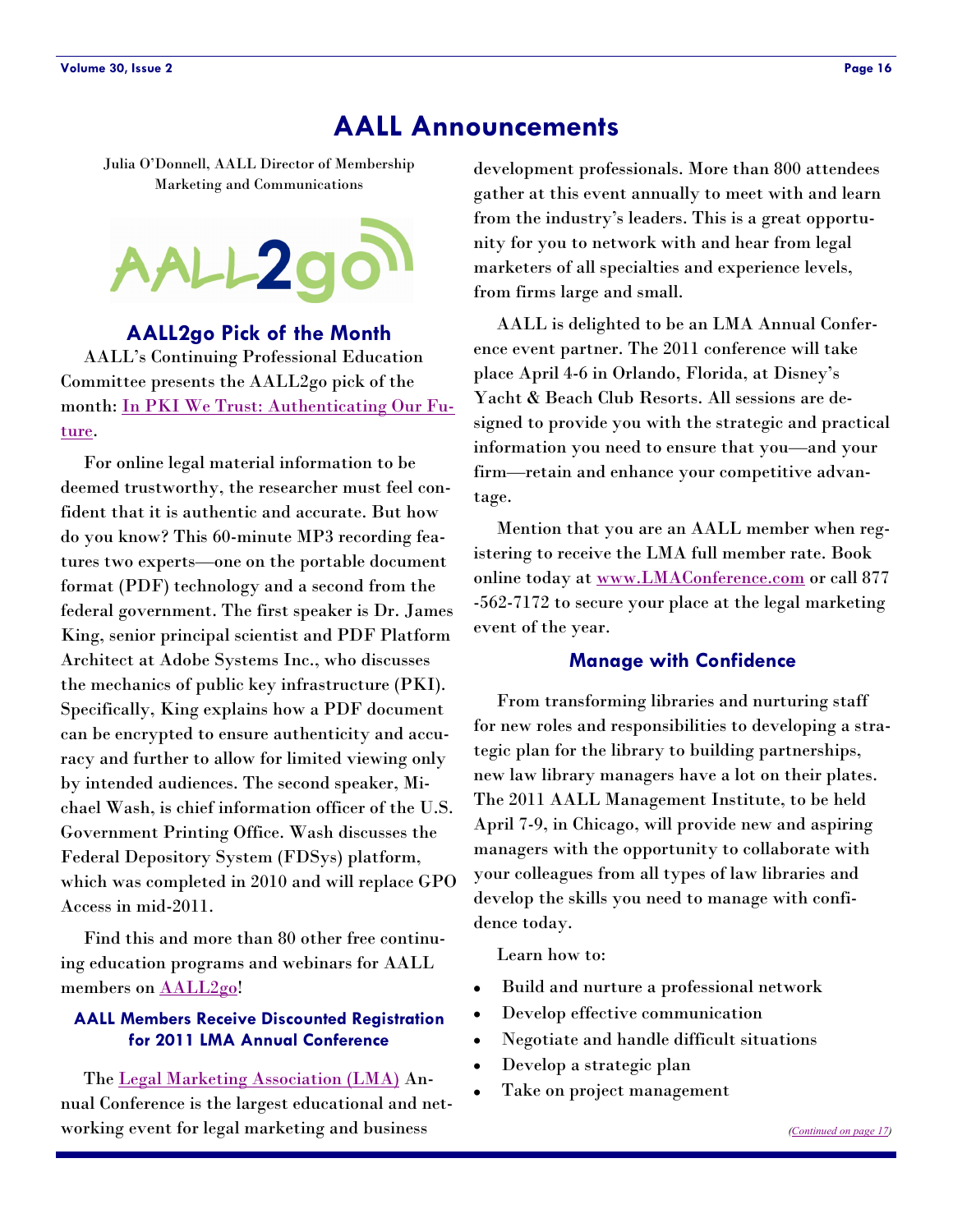# **AALL Announcements, Cont'd**

<span id="page-16-0"></span>Champion the library's role within the institution and build partnerships

 **The registration deadline is March 7**, and the number of attendees will be capped at 50. Don't wait – register today!

> 2011 AALL Management **Institute** April 7-9, Chicago

#### **A Day in the Life Photo Contest 2011**

Get ready for your close up. AALL's A Day in [the Life of the Law Library Community Photo](http://www.aallnet.org/dayinlife/)  [Contest](http://www.aallnet.org/dayinlife/) started on February 1.

 During the month of February, AALL members are invited to take a wide range of photographs of law librarians working, meeting, teaching, and doing all that law librarians do in a given day. Entries are due by the end of the month, and they will be judged online through AALL membership voting in April. Winners will be recognized on AALLNET, in an issue of *AALL Spectrum*, and during the 2011 AALL Annual Meeting in Philadelphia.

 New this year, the contest will be conducted on [Flickr,](http://www.flickr.com/groups/aalldayinlife2011/) which will allow you to views submissions as their posted by other members. Visit the Day in [the Life site](http://www.flickr.com/groups/aalldayinlife2011/) for complete contest rules, photography tips, and to view the winning photos from 2005, 2007, 2008, and 2009.

### **Save the Date: March 1 AALL Webinar on Servant Leadership**

Filippa Marullo Anzalone, professor of law and associate dean for library and technology services at Boston College Law School, will present the

March AALL webinar on servant leadership on March 1 at 11 a.m. Central Standard Time. Check the [AALL Calendar of Events f](http://www.aallnet.org/calendar/))or more details to come.

# **ALL-SIS Committee Members**

Editor's Note: At the time the Fall 2010 issue was prepared, membership lists of ALL-SIS committees were not complete. Listed here are ONLY additional committees, or those with changes in membership since the last issue of the Newsletter.

#### **PUBLIC RELATIONS**

Milagros R. Rush, Chair Jean M. Callihan, Vice-Chair Kristina Alayan Margaret Butler Lisa Junghahn Jessica Randall BOARD LIAISON: Margaret Schilt

#### **STUDENT SERVICES**

Merle J. Slyhoff, Chair Christopher Dykes, Vice-Chair David Bachman Brent Bernau Pam Brannon Laura Fargo Heather Hamilton Todd Ito Deborah McGovern Adeen Postar Morgan Stoddard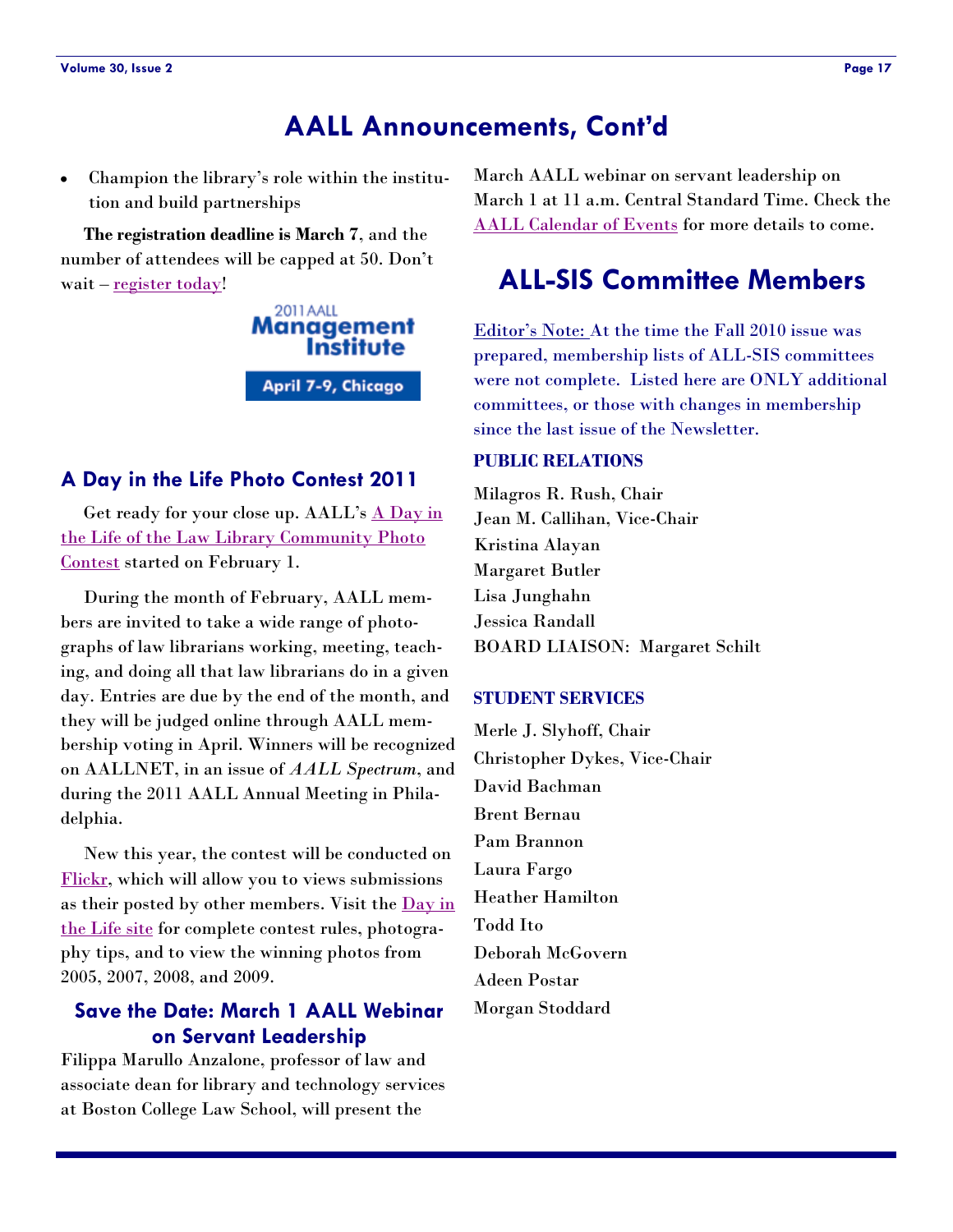# <span id="page-17-0"></span>**ALL-SIS Committee Members, Cont'd Member News**

### **TASK FORCE FOR THE REVIEW OF ABA STANDARDS**

Elizabeth M. McKenzie, Chair Paul D. Callister Gail Daly Kristina L. Niedringhaus Victoria J. Szymczak Marcia Zubrow

#### **DIRECTORS' BREAKFAST**

Paul George BOARD LIAISON: Jack McNeill

#### **STATISTICS**

James M. Donovan, Chair Maureen Cahill Prano Amjadi Judy Davis Pamela Lucken William Logan

#### **LOCAL ARRANGEMENTS**

Mark P. Bernstein, Co-Chair Merle J. Slyhoff, Co-Chair

# **Member News**

#### **New Positions and Promotions**

 The **Daniel F. Cracchiolo Law Library, James E. Rogers College of Law, The University of Arizona**, has five new library fellows. **Brad Nichols**, a graduate from the University of New Mexico School of Law; **Daneal Grotenhouse**, a graduate of the University of Oregon School of Law; **David** 

**DeCabooter**, a graduate of the James E. Rogers College of Law, The University of Arizona; **Cindy Hirsch**, a graduate of Boston University School of Law; and **Eric Prosser**, a graduate of the University of San Diego School of Law, recently started their studies at The University of Arizona's School of Information Resources and Library Science. **Alexandra Lee Delgado**, one of last year's fellows, has recently left for a position as the E-Resources Librarian, Robert Crown Library, Stanford Law School.

 Effective February 14, **Karen Beck** will be the new Manager of Historical and Special Collections at the **Harvard** Law Library. She has spent the past 14.5 years at the Boston College Law Library, most recently as Curator of Rare Books / Collection Development Librarian.

 **Charlene Cain** has recently joined the **Howard**  Law Library reference department. She has twenty years of experience as a law librarian, having begun her career at the Louisiana State University Law School Library as government documents librarian and progressing to the position of Head of Access Services. After moving to the D.C. area she worked part-time at American University's law library before coming to the Howard University Law Library in her present full -time position of reference librarian. She is active in AALL, having served as chair of the Government Relations Committee and co-chair of the Annual Meeting Local Advisory Committee (New Orleans conference), and she is currently chair of AALL's Placement Committee. She has also served on the Depository Library Council to the Public Printer and as president of the Louisiana Library Association. She is a member of SEAALL, LLSDC, and VALL.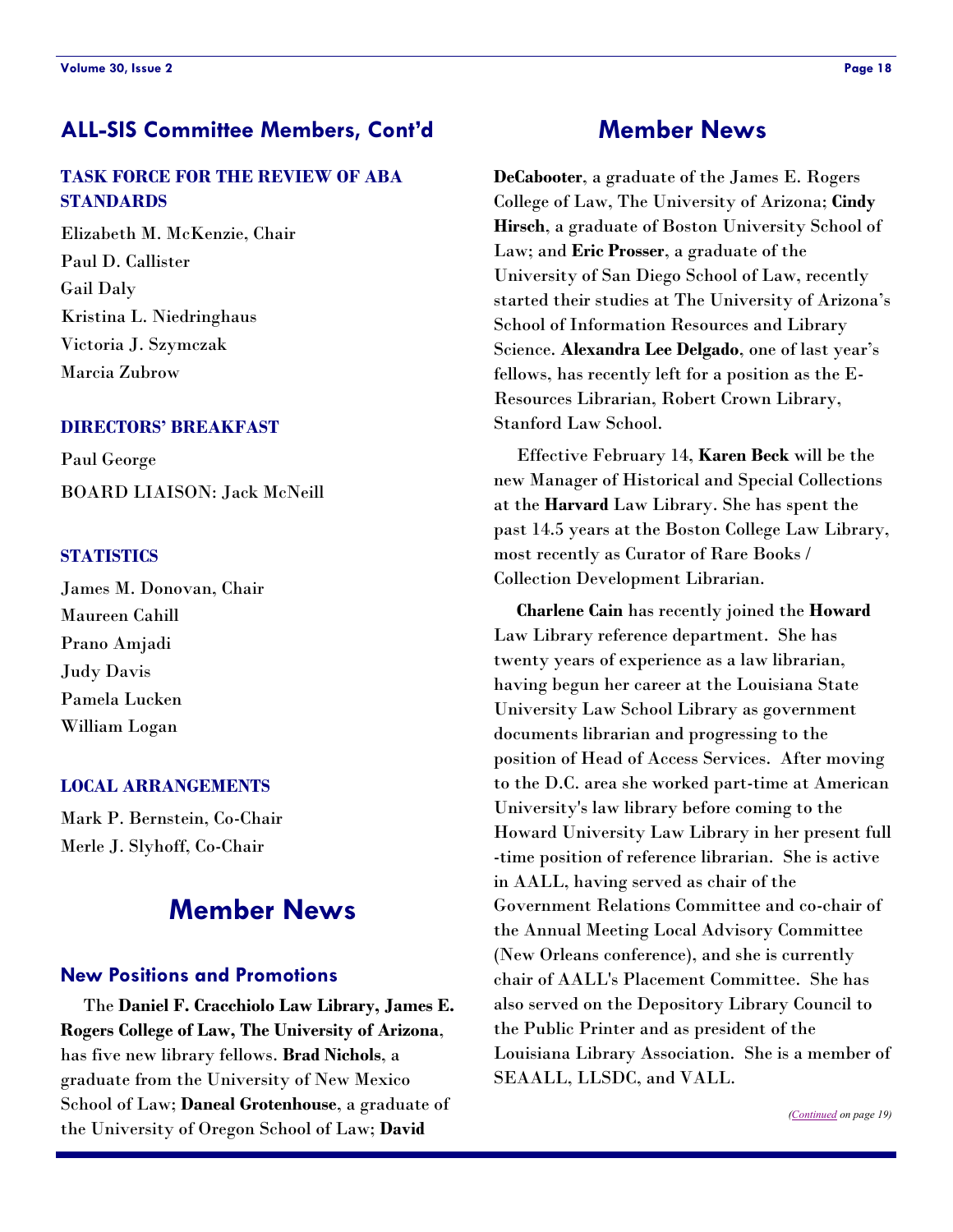# **ALL-SIS Member News, Cont'd**

<span id="page-18-0"></span> **Scott Craft**, the Law Library's newest Reference Librarian, joined the library staff as of November 2010. Scott earned his Master of Science in Library Services from Clark Atlanta University and his Bachelor of Arts in Psychology from Albany State University. Before coming to **Howard**, Scott was the Campus Research Librarian for the Business and Technology library at DeVry Institute in Atlanta, GA. He began his professional librarian career as the Electronic Resources Librarian at the University System of Georgia Darton College Library in Albany, GA. At Howard, Scott will primarily be responsible for answering reference questions and teaching legal research resources.

 **Martin Cerjan** is the new Associate Dean for Library and Technology Services and Associate Professor of Legal Research at **St. John's** University School of Law. He began his new position January 3, 2011. For the past eight years, Martin has been Assistant Dean, Law Library Director, and Assistant Professor of Law at Vanderbilt University Law School. Before joining the Vanderbilt law faculty, he was deputy director of the Garbrecht Law Library at the University of Maine School of Law. He also has held law librarian positions at the University of Washington and the University of North Carolina at Chapel Hill.

 **James M. Donovan** is the new Director of the Evans Law Library at the **University of Kentucky**, and began his duties on December 1. He succeeds Helane Davis, who is now the Director at Albany Law Library. Dr. Donovan was previously Faculty and Access Services Librarian at the University of Georgia Law Library.

 In September, **Beau Steenken** became the newest reference librarian at the **University of Kentucky** Evans Law Library. Beau has his JD and M.S.I.S. from the University of Texas at Austin, an MA in History from Texas State University-San Marcos,

and an L.L.M. in Public International Law from the University of Nottingham. Beau's official title is Instructional Services Librarian.

 **Amy Osborne**, formerly Head of Public Services at the **University of Kentucky** Law Library, began a new position in January 2011 as Branch Manager at the Boone County Public Library in Northern Kentucky. Ms. Osborne was recently the president of SEAALL.

 **Michael Roffer** is now the Associate Librarian for Reader Services and Professor of Legal Research at **New York Law School**'s Mendik Library. Michael was previously the Government Resources/ Reference Librarian and Professor of Legal Research at the Law School.

 **Radu D. Popa**, Assistant Dean and Director of the Law Library at the **NYU School of Law** has been appointed Lecturer in Law.

 **Gail Winson**, Associate Dean for Library and Information Services and Professor of Law at **Roger Williams University** School of Law, has retired after serving for over seventeen years as the School of Law's founding law librarian. During the search for her successor, **Lucinda Harrison-Cox** will serve as Interim Director of the Law Library and **Stephanie Edwards** will serve as Interim Associate Law Librarian. **Nicole Dyszlewski** has also joined the library staff as a Reference Librarian to assist during the transition period.

 **Jane Larrington**, formerly of Thomas Jefferson School of Law, is now a reference librarian at the **University of San Diego Legal Research Center.** 

In order to continue to provide the highest level of service possible and to encourage the creation of innovative programming, the Tarlton Law Library at the **University of Texas School of Law** has reorganized its public services department.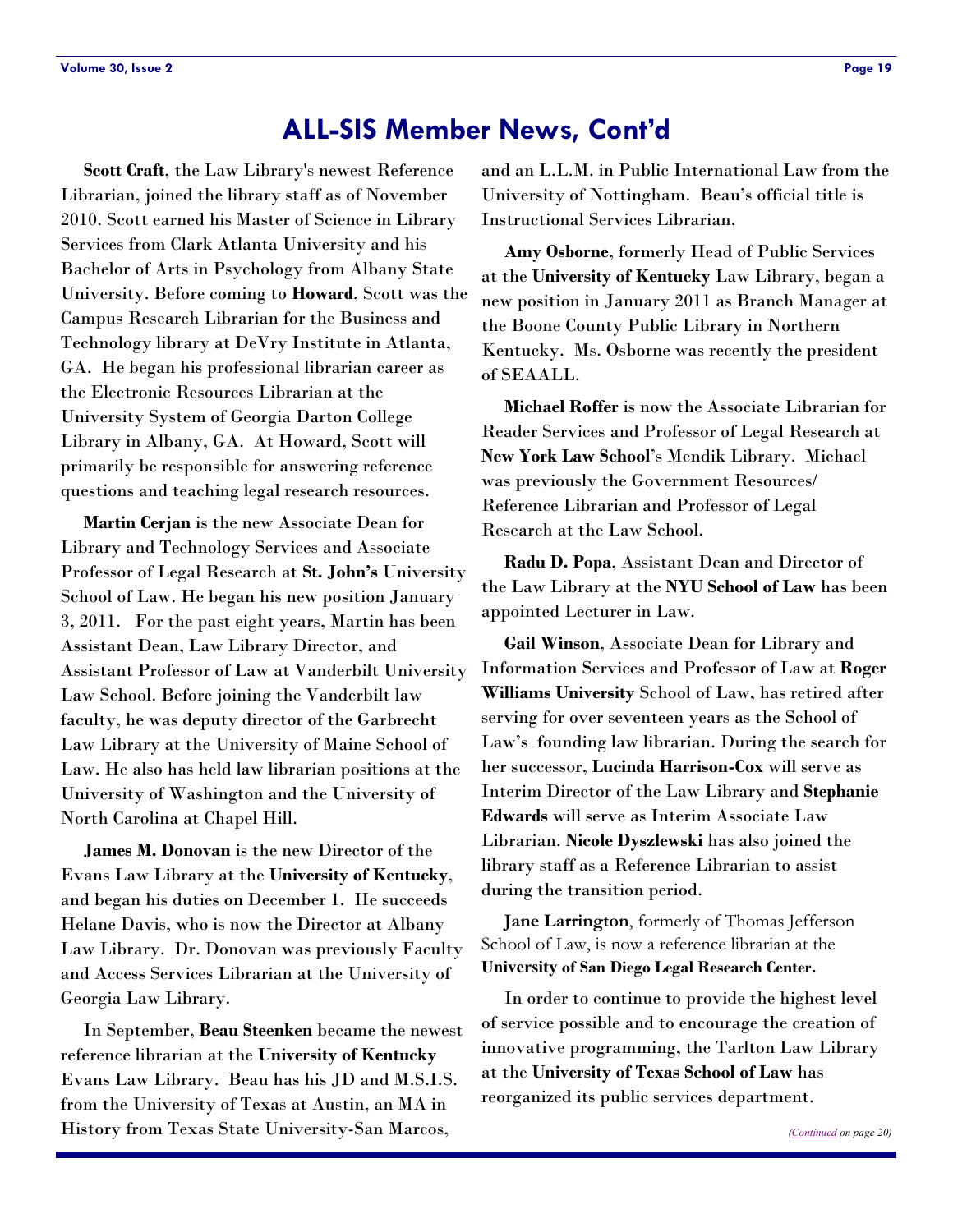# **ALL-SIS Member News, Cont'd**

- <span id="page-19-0"></span>**Melissa Bernstein** is now our Faculty Services  $\bullet$ Coordinator. She will be responsible for developing new faculty services and ensuring that we are meeting the research needs of our faculty. This change will provide opportunities for the development of new, exciting faculty services.
- **Casey Duncan** is now our Resource Services  $\bullet$ Coordinator. His responsibilities include collection development and resource evaluation.
- **Amanda Runyon** is now our Outreach Services Coordinator. She will be responsible for developing and coordinating the outreach activities of the Library including the Library's social media presence.
- **Kasia Solon** is now our Student Services  $\bullet$ Coordinator. She will be responsible for overseeing our student services including Lexis and Westlaw student programming, 1L Library Orientation, and development of new student programming.

In addition, we have two University of Texas School of Information students working as Tarlton Fellows. The Tarlton Fellowship supports law school graduates who are pursuing graduate degrees in information science. **Jason Zarin**, our senior Tarlton Fellow, joined us in the Fall of 2009. Jason received a bachelor's degree in economics from Tufts, a master's degree in economics from UCLA, a J.D. from USC and an LLM in taxation from Georgetown. He worked for many years in the Department of Justice's Tax Division before joining O'Melveny & Myers' D.C. office. Most recently, he worked in Baker Botts' Houston office. **Stephen Wolfson** is our newest Tarlton Fellow and joined us in the Fall of 2010. He has both his J.D. and his bachelor's degree (in political science) from The Ohio State University.

#### **Publications / Presentations**

 **Joel Fishman**, Asst. Director for Lawyer Services, **Duquesne University** Center for Legal Information/ Allegheny County Law Library, has published the following books and articles:

- Books: Index to the American Journal of Legal History Volumes 1-50 (1957-2010), 51 Am. J. of Legal History 13-275 (2011); Index to the Pennsylvania Family Lawyer Volumes 1-31 (1980- 2009), at Pennsylvania Bar Association Family Law Section Website; Index to the Pennsylvania Bar Association Quarterly Volumes 1-81 (1929-2010), at the Pennsylvania Bar Association Website; Index to the Fiduciary Reporter (1933-2010), DCLI/ACLL; coauthor, Bisel's New Jersey Municipal Lawsource, 2011 Cumulative Supplement, George T. Bisel Co., 2010.
- Articles: Celebrating 600. PA Lawyer 32 no. 6 (Nov./  $\bullet$ Dec. 2010): 46-48; reprinted with slightly longer title (Celebrating 600 Volumes of the Pennsylvania State Reports: The official Reports of the Supreme Court of Pennsylvania (1845-2009) in LH&RB 16 no. 4 (Fall 2010): 1, 4-6; coauthor, Pennsylvania Cases in the Principles of the Law of Family Dissolution: Analysis and Recommendations (ALI, 2002). Pennsylvania Family Lawyer 32 no. 4 (Dec. 2010): 226-31.

He also gave two presentations: Legal Literature and Law Books in Tudor England at the University of Pittsburgh Law School in Sept. 2010 and Pennsylvania Constitutional Law and History at the Pittsburgh Paralegal Association in August 2010.

 **Laura Justice, SMU Dedman School of Law**, has an article, *A Survey of Electronic Research Alternatives to Lexis and Westlaw in Law Firms*, that will be published in the Winter 2011 issue of Law Library Journal.

 **Amanda Runyon, University of Texas**, and **Leslie Street, University of North Carolina**, published an article last year. *Finding the Middle Ground in Collection Development: How Academic Law Libraries Can Shape Their Collections in Response to the Call for More Practice-Oriented Legal Education*, 102 LAW LIBRARY JOURNAL399 (2010) (with Leslie A. Street). [http://www.aallnet.org/products/](http://www.aallnet.org/products/pub_llj_v102n03/2010-23.pdf) [pub\\_llj\\_v102n03/2010-23.pdf](http://www.aallnet.org/products/pub_llj_v102n03/2010-23.pdf)